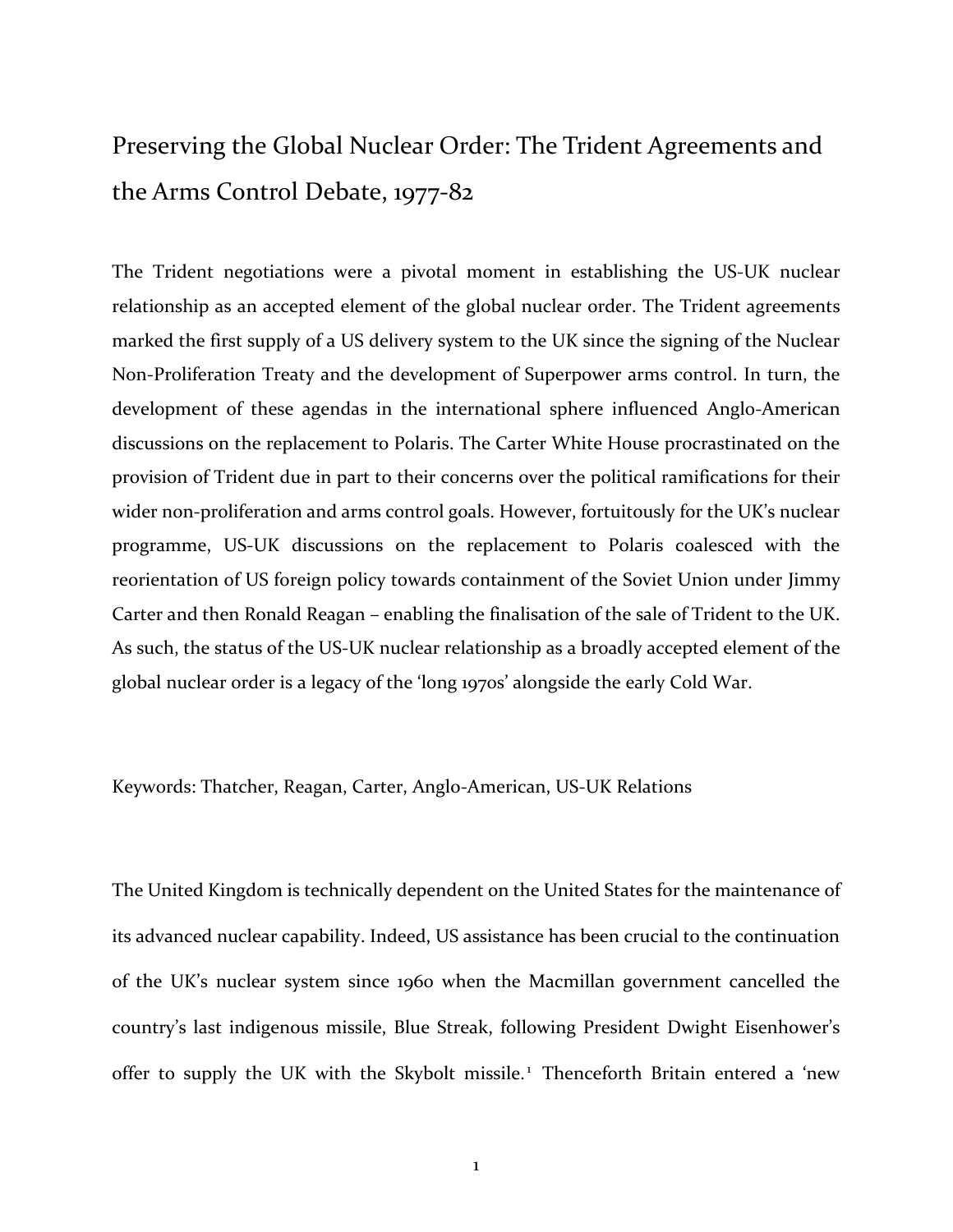paradoxical phase' in its nuclear policy; British technical dependence upon the US would preserve Britain's 'independent deterrent'.<sup>2</sup> When the US cancelled the Skybolt programme in 1962, the Kennedy administration agreed to supply the Polaris Submarine-Launched Ballistic Missile System.<sup>3</sup> Then in July 1980, the United Kingdom and the United States signed the Trident C<sub>4</sub> agreement, which agreed on the sale of US Trident C<sub>4</sub> missiles to the UK. Following President Ronald Reagan's decision to replace the Trident C4 missile with the Trident D5 system in March 1982, the UK and US governments signed the Trident D<sub>5</sub> agreement.

Some historians have stressed the history of US-UK nuclear relations, in particular the precedent of two earlier inter-governmental agreements between the US and UK, the 1958 Mutual Defence Agreement and P0laris Sales Agreement, as a means to understanding the Trident agreements.<sup>4</sup> Whilst this perspective has merit, it can also lead to tendentious analysis that underplays the role of agency and contingency; few things in history, if any, are inevitable. As is widely agreed amongst historians in the field, at the core of the US-UK nuclear relationship rests mutual interests. <sup>5</sup> The closeness, or otherwise, of Anglo-American nuclear cooperation at any given point of time rests principally on the alignment of each nation's interests. Due to a broad commonality in strategic concerns, particularly during the Cold War, there was a good deal of continuity in the US-UK nuclear relationship. However, at the same time, there were also moments of acute tension and dispute.<sup>6</sup> Subsequently, historians like John Baylis and Andrew Priest have highlighted the frequent renegotiation of the relationship, in accordance with the dynamics of mutual interests.<sup>7</sup>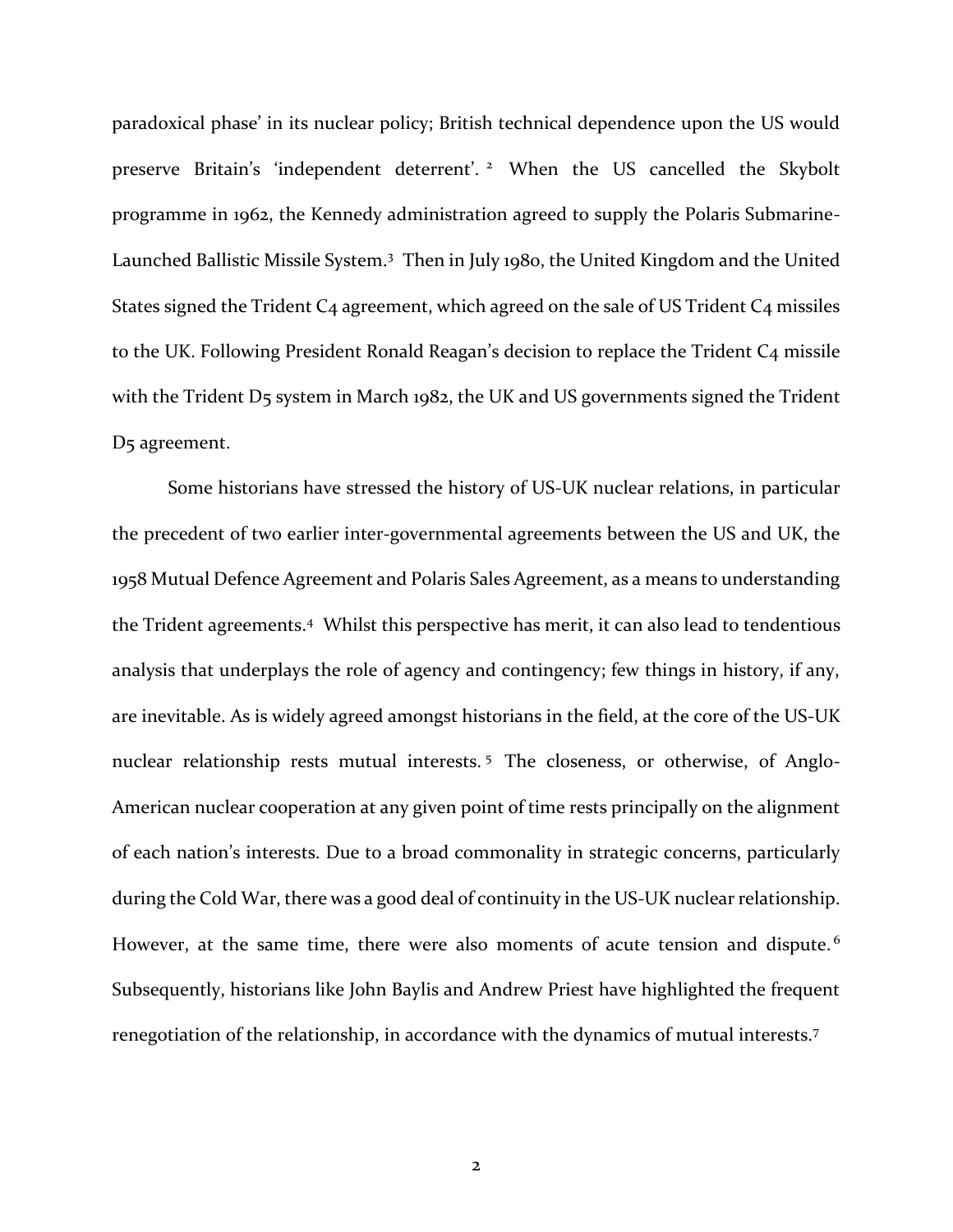Compared to Anglo-American nuclear cooperation in the early Cold War, the relationship in the 'long 1970s' has received relatively little scholarly attention.<sup>8</sup> Given the importance of mutual interests to US-UK nuclear cooperation, detailed study of this era is important for understanding the maintenance of the Anglo-American nuclear relationship into the present era. The Trident agreements, in particular, advanced that relationship. The Trident negotiations occurred at a time of strategic reorientation by the United States. The United Kingdom's efforts to replace its Polaris system coincided with an evolution of US-Soviet thinking in arms control that was transformative for the Cold War nuclear order. The late 1970s saw the end of détente, followed by the rekindling of the Cold War with a renewed stand-off between the United States and the Soviet Union. The impact of these wider US strategic concerns on the Trident negotiations has yet to be the focus of detailed archival study. <sup>9</sup> As such to deepen understanding of the maintenance of the Anglo-American nuclear relationship in the 'long 1970s', this article explores the interrelationship between US-UK nuclear cooperation and US policy on arms control throughout the Trident negotiations.

This analysis reveals how the evolution of US thinking on détente and arms control influenced the UK's efforts to replace Trident and caused concern for the British government over the future of their nuclear programme. Washington was willing to assist with the replacement of Polaris if it did not interfere with wider US foreign policy goals. For the Carter White House, as they tried to move beyond an American foreign policy centred on containment, the maintenance of the UK's deterrent was not a priority. At the Guadeloupe summit in January 1979, Jimmy Carter told the British Prime Minister, James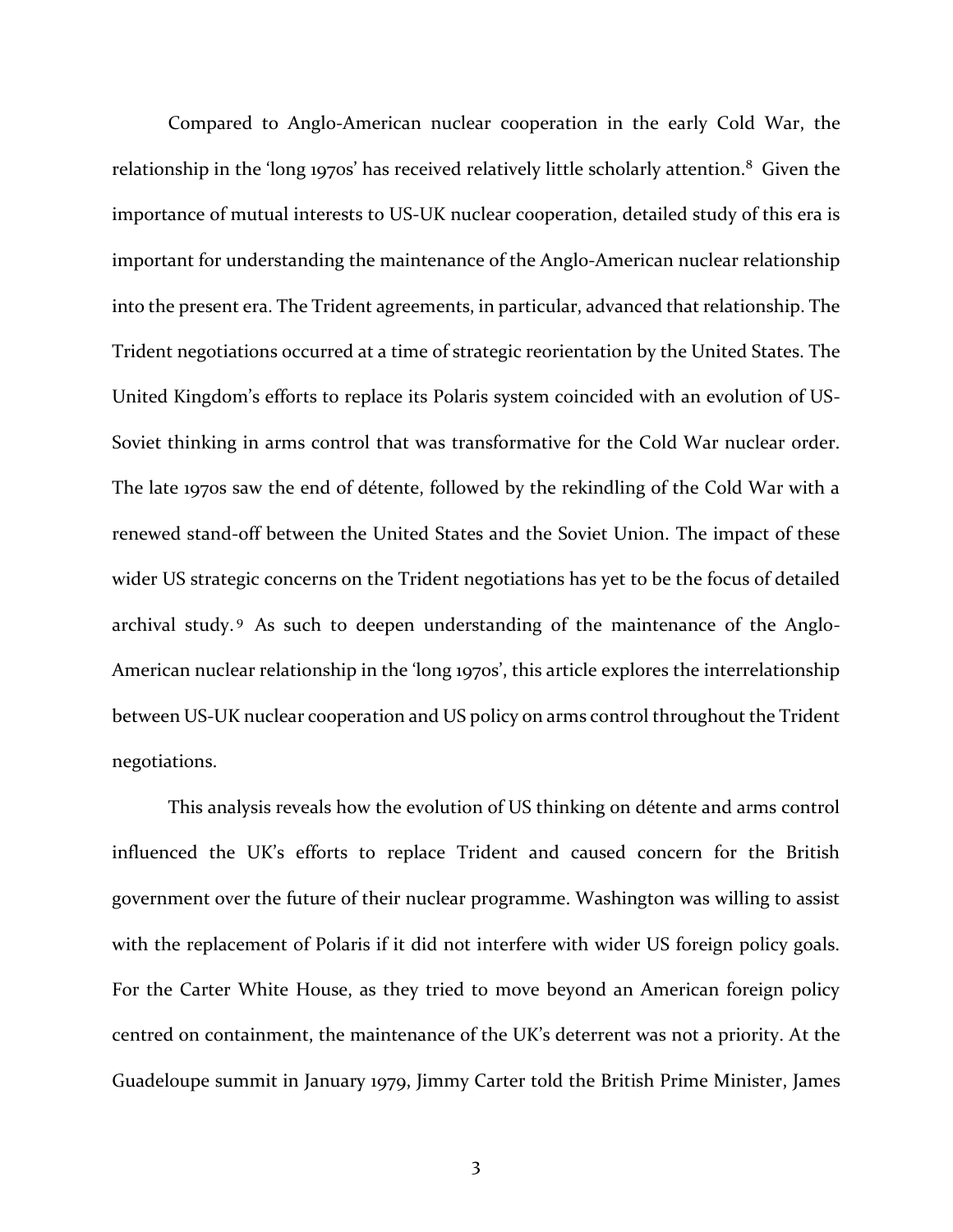Callaghan, that he would consider the supply of Trident C4 to the UK. However, notwithstanding Carter's forthcoming response, throughout 1979 and early 1980 the British government remained uncertain that the Trident C4 agreement would come to fruition. This was because of the Carter administration's concerns over the ramifications of the sale for progress on the Strategic Arms Limitation Talks (SALT), NATO consensus on the dualtrack policy, and Carter's re-election.

Throughout this period, the Carter White House struggled to resolve the political dilemmas that certain contradictions between their commitment to nuclear arms control, NATO cohesion and US-UK nuclear cooperation raised. Their solution was to delay selling Trident. Fortuitously for the British government in 1980, due to the White House's hardened approach to the Soviet Union following the invasion of Afghanistan and the end of détente, these dilemmas over the supply of Trident abated, and the deal was finalised in July 1980. In contrast, the Reagan administration's policy on arms control in their first years in office meant that their agreement to supply the D<sub>5</sub> came swiftly. For the nascent Reagan White House, the supply of Trident raised no dilemmas for its wider foreign policy goals as they aimed to counter the Soviet Union through increasing the nuclear and conventional strength of the West.

In turn, the Trident negotiations shaped the contemporary nuclear order. The Trident agreements were the first supply of a US delivery system to the UK since the signing of the Nuclear Non-Proliferation Treaty in 1968 and the development of Superpower arms control. The agreements thereby reinforced the US-UK nuclear relationship as an acceptable element of the global nuclear order. As this article demonstrates, the US supply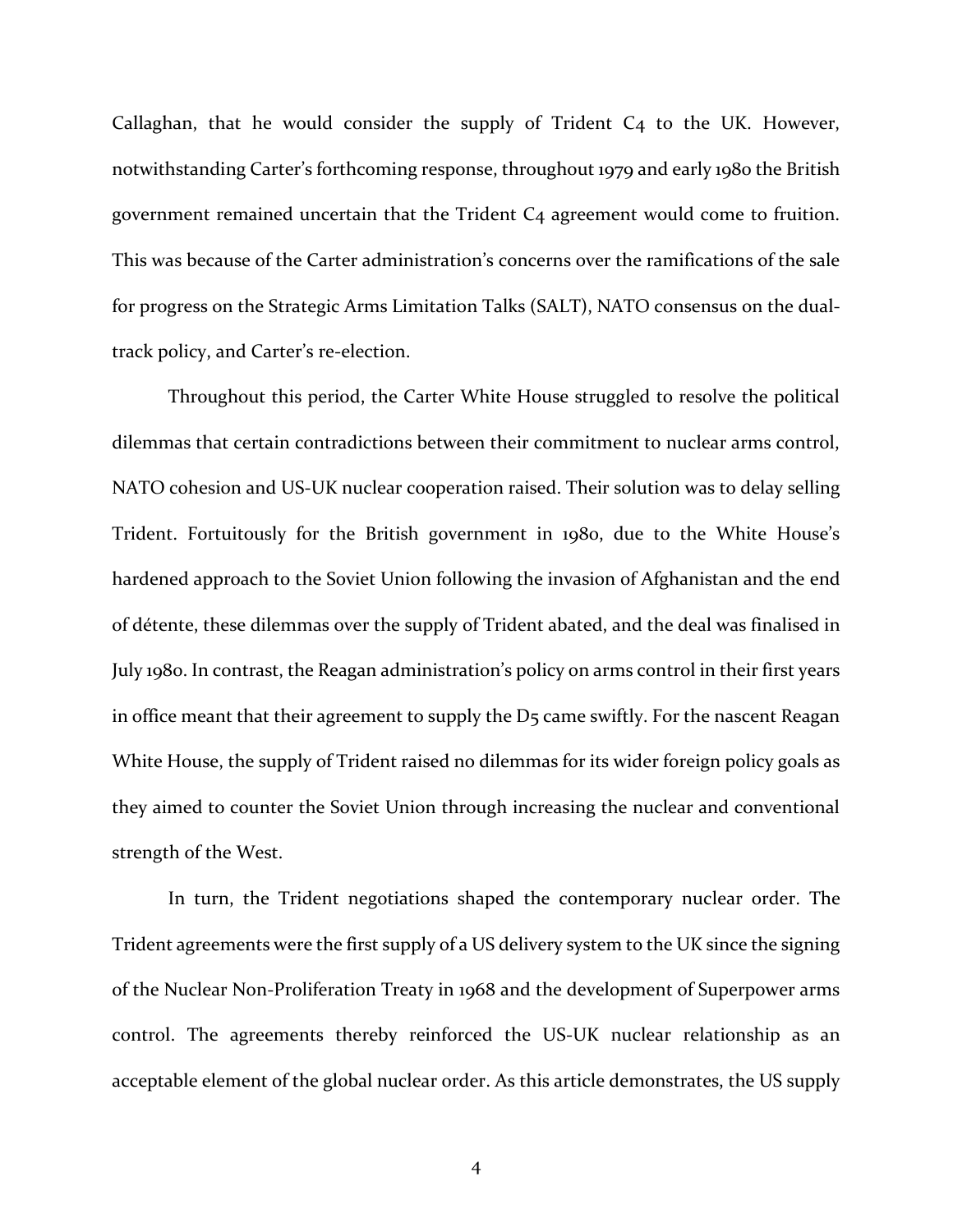of a delivery system was contingent upon a number of concurrent global issues such as arms control. The eventual outcome was due in part to the evolution of the wider international environment. As such, the continuation of the US-UK nuclear relationship into the post-Cold War era is a legacy of developments in the 'long 1970s', alongside US-UK nuclear cooperation in the Second World War and the early Cold War.

In December 1977, a British Cabinet committee met to discuss the replacement of the Polaris nuclear system. A decision needed to be made in the coming years as, while Polaris would remain operative until about 1993, a successor system could take up to fifteen years to develop.<sup>10</sup> The Cabinet Committee quickly concluded that they should 'probably... rule out the idea of a wholly British ballistic missile on grounds both of capability and cost'.<sup>11</sup> This left Britain with, primarily, three remaining options, which were all, to an extent, reliant upon US cooperation: the purchase of US Trident C<sub>4</sub> missiles; the replacement of Polaris with cruise missiles; or Anglo-French cooperation, which, under the terms of the 1958 Mutual Defence Agreement, would likely require US agreement due to extensive American assistance with the UK's weapon and propulsion technology.<sup>12</sup>

In 1977, the UK government feared that White House commitment to arms control could complicate their efforts to replace Polaris; a problem that the UK Prime Minister Harold Macmillan had not faced when he secured President John F. Kennedy's agreement to sell the Polaris system in 1962.<sup>13</sup> On entering the White House in January 1977, Jimmy Carter had a bold vision for the global nuclear order. He had campaigned on a platform of using arms control talks to achieve deep cuts in US and Soviet nuclear capability and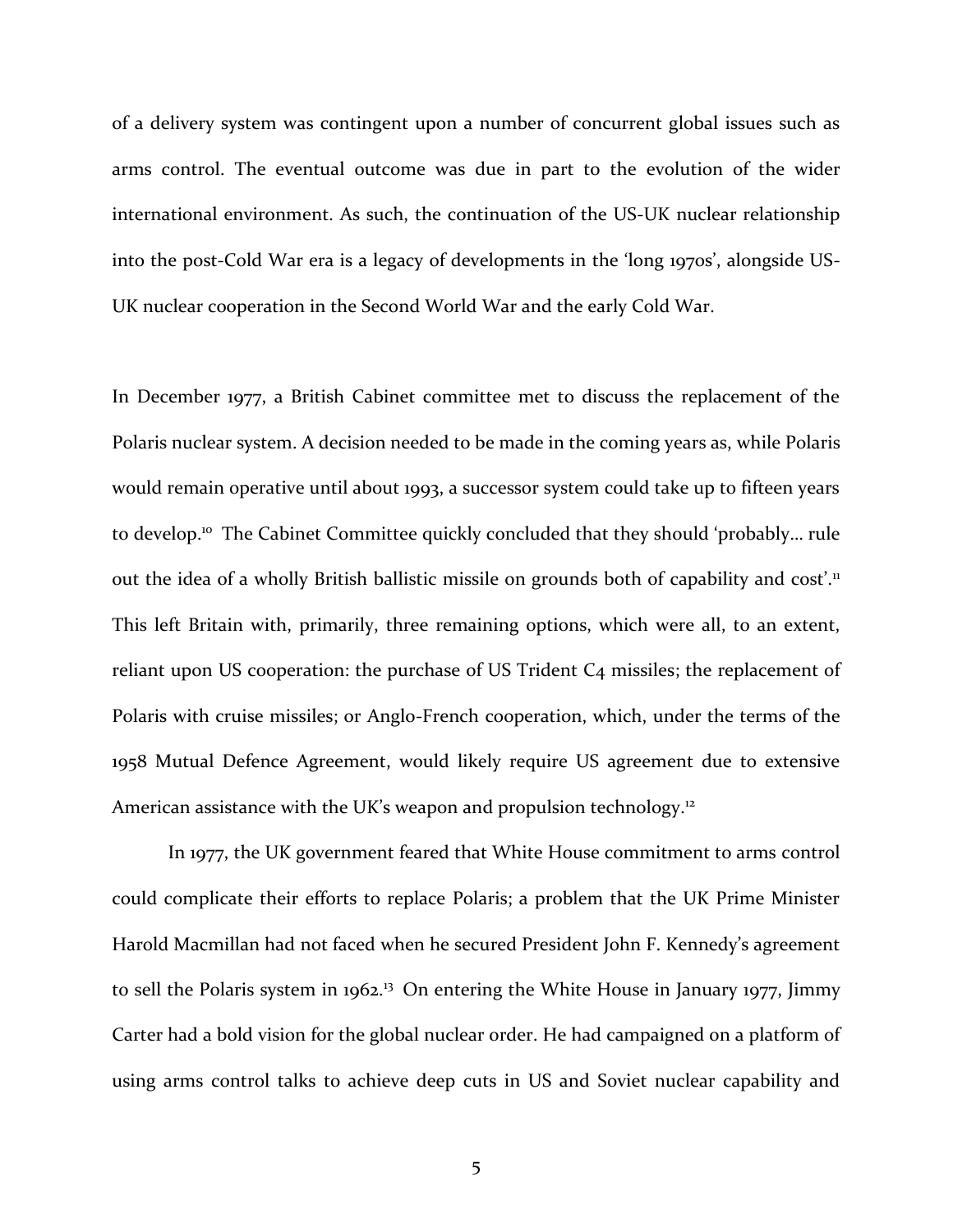pledged to achieve 'a new and genuine détente'. <sup>14</sup> The Soviets outright rejection of the 'deep cuts' proposal in March 1977 tempered Carter's ambitions.<sup>15</sup> Nevertheless, the Carter administration remained committed to the SALT process. Consequently, John Hunt, UK Cabinet Secretary, informed Callaghan in 1977 that he foresaw that US arms control negotiations 'could have implications for each' of the Polaris successor options, and 'could be especially significant for United States cooperation'.<sup>16</sup>

In February 1978, the UK government commissioned Anthony Duff, Deputy Under-Secretary of State at the Foreign Office, and Ronald Mason, Chief Scientific Adviser at the Ministry of Defence (MOD), to produce a study that would consider the 'principal options' for the replacement of Polaris.<sup>17</sup> In December 1978, the resultant Duff-Mason report was ready for ministerial consideration. The report favoured the Trident C<sub>4</sub> system with MIRV as the successor to Polaris. A multiple independently targetable re-entry vehicle (MIRV) payload for a ballistic missile contains several warheads with each one able to strike separate pre-determined targets. Such a system would enhance Britain's first-strike proficiency, provide greater damage per missile payload, and reduce the effectiveness of anti-ballistic missile systems. For these reasons, the authors of the Duff-Mason report felt that a MIRV system, such as the Trident  $C_4$ , better fulfilled the 'Moscow criterion'; a guiding principle in UK nuclear strategy that Britain's nuclear 'deterrent' should be able to defeat ballistic missile defences around Moscow.<sup>18</sup> Moreover, in light of the lessons of Chevaline and the huge additional expenditure of an independent system, Duff and Mason thought that there were 'great technical, operational and logistic advantages' to the Trident C<sub>4</sub> as it was 'a system in service with the US Navy'.<sup>19</sup>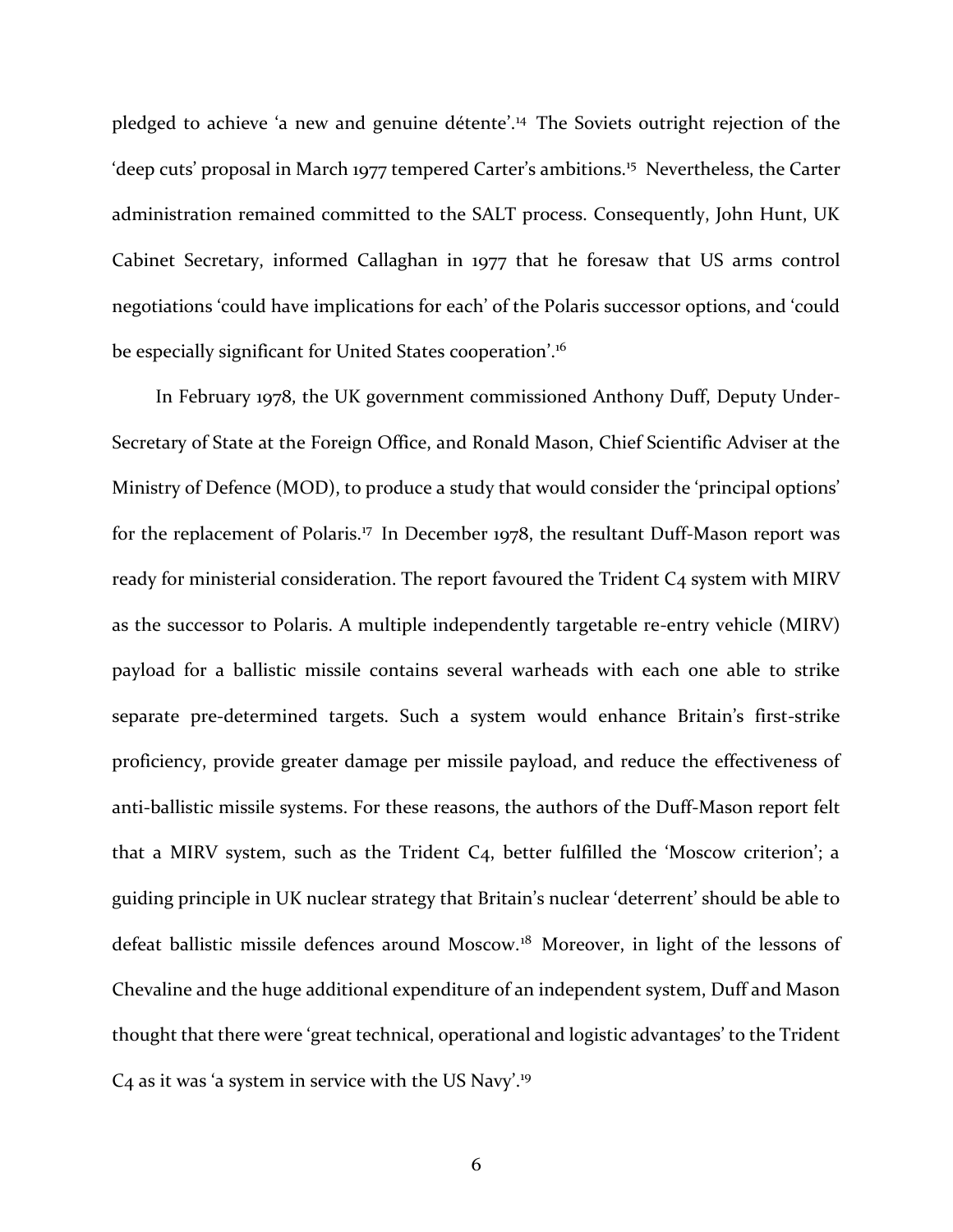Duff and Mason were relatively optimistic that the US would agree to assist the UK's efforts to replace Polaris. In November 1977, Carter had assured the British of the United States' 'continuing self-interest… in the maintenance of the United Kingdom's independent nuclear capacity'. <sup>20</sup> Carter made this assurance alongside his ambitious vision to pursue significant reductions in Soviet and US nuclear capability and nuclear non-proliferation.<sup>21</sup>

In order to understand this seemingly contradictory position, it is necessary to think of the UK's nuclear programme within the wider framework of US non-proliferation and Cold War strategy. Through the provision of a replacement American missile system, the UK's nuclear programme remained technically dependent upon the US, providing the US with a degree of control over Britain's nuclear policy.<sup>22</sup> Without US support, the UK government would likely pursue an independent delivery system. This would reduce the UK's conventional defence expenditure and thereby undermine Western efforts to counter the Soviet Union. Furthermore, the UK's nuclear capability reinforced the credibility of the US nuclear umbrella to Europe through the commitment of Britain's nuclear force to NATO and by providing a second centre of decision-making. This, in turn, stemmed further proliferation. <sup>23</sup> As such, Duff and Mason foresaw that continued US-UK nuclear cooperation 'would involve least risk to the US commitment to the defence of Europe'. 24 This was a key point of consideration for the Carter administration. Since the President's election, the White House had struggled to ameliorate doubts in the US nuclear umbrella amongst Western governments. These increased doubts were due to uneasiness about US-USSR strategic parity at the international level, alongside Soviet deployment of the SS-20. This medium-range missile was not included within the SALT framework, but its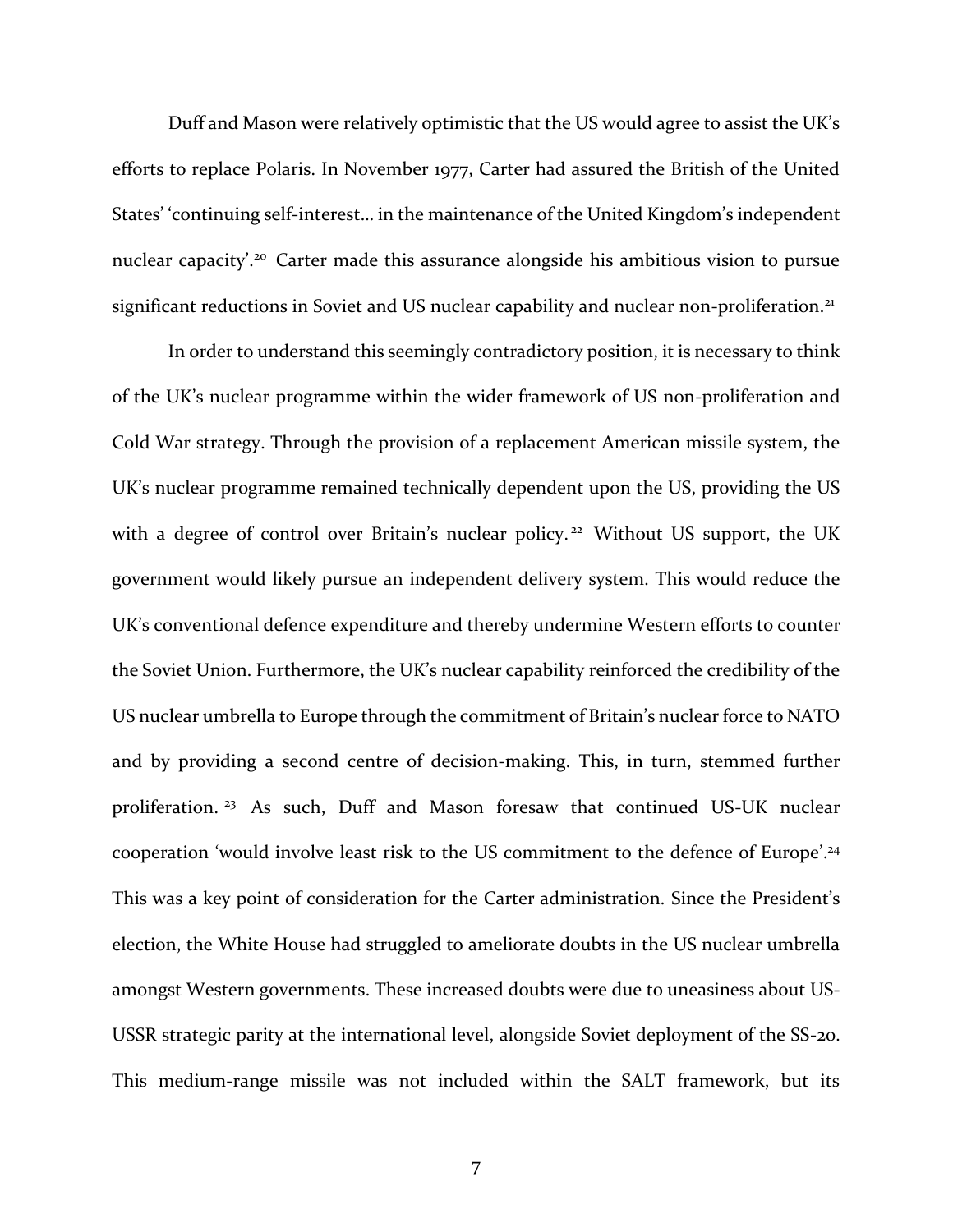deployment arguably shifted the military balance in Europe towards the USSR.<sup>25</sup>

Duff and Mason were also optimistic about the supply of Trident C4 due to US efforts to abate British concerns over possible restrictions in the SALT II treaty. Throughout the SALT II process, the Soviets had argued that the US could circumvent the qualitative restrictions in the treaty by secretly transferring forbidden weapons systems or military technologies to its NATO allies. In order to alleviate these concerns, the final treaty included a non-circumvention clause, whereby the US and USSR agreed not to circumvent the provisions of the agreement 'through any other state'. <sup>26</sup> However, this, in turn, had raised the concerns of the United States' allies in Europe that the Soviets could use the noncircumvention clause to argue that US defence cooperation with its NATO allies broke the spirit of the agreement.<sup>27</sup> In particular, British officials were concerned about the impact of any non-circumvention clause on their efforts to replace Polaris.<sup>28</sup> In 1977, John Hunt foresaw that *any* non-circumvention provision was 'liable to give the Russians a peg on which they can hang claims, however unjustified, that the agreement is being infringed'.<sup>29</sup> To maintain alliance support for SALT, and clarify the meaning of the non-circumvention treaty publicly, in March 1978 the White House decided that they would release an interpretive statement on the consequences of a non-circumvention clause for US cooperation with allies, at the same time as the signing of SALT II.<sup>30</sup> Duff and Mason felt that these actions resolved many of Britain's fears about the non-circumvention clause. Indeed, they noted that Harold Brown, US Secretary of Defense, had explicitly stated in a Senate ratification meeting that 'the US was allowed under the interpretive statement to provide the Allies with modernised forces along the lines of the Cruise Missile and Trident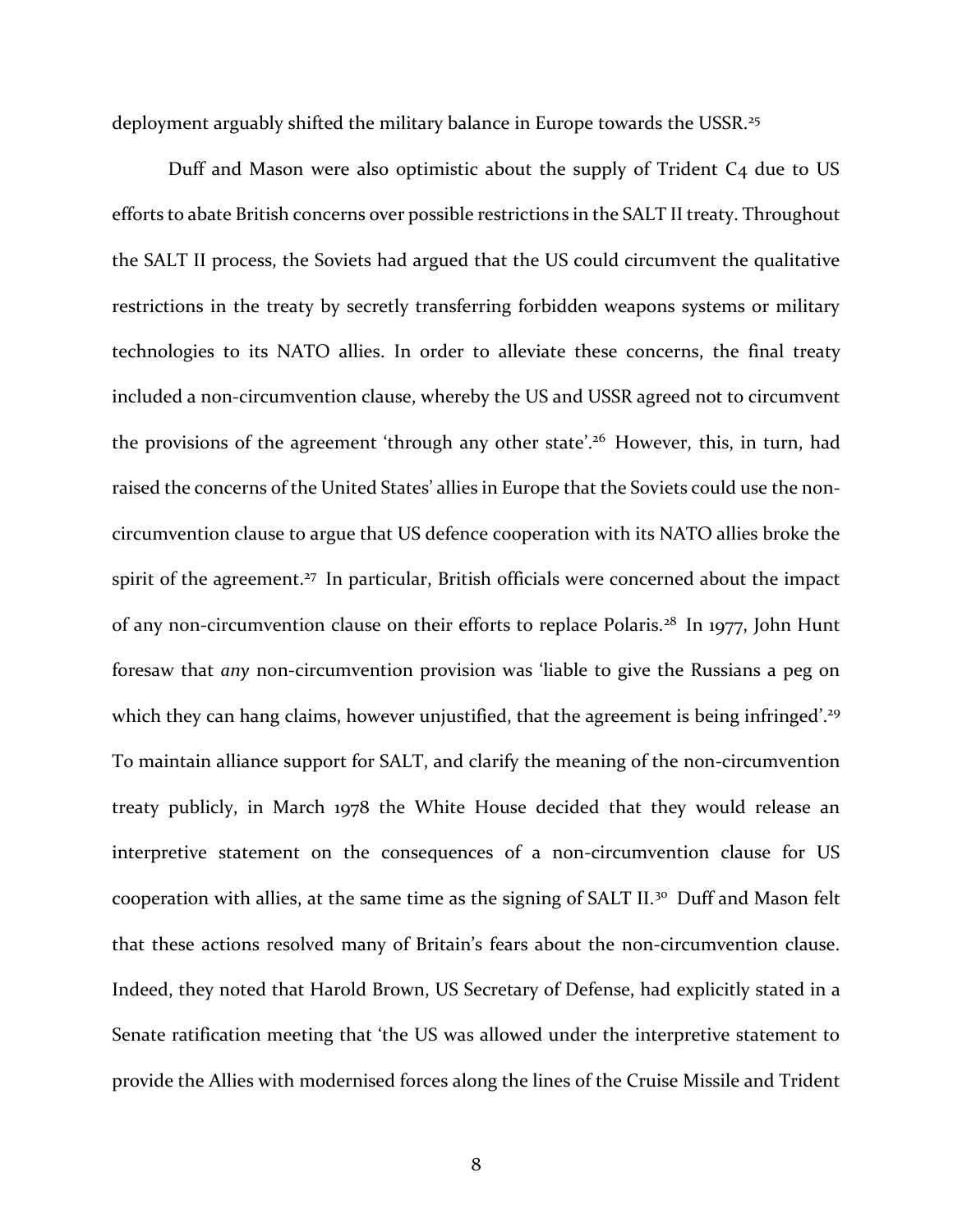submarines'. 31

Nevertheless, Duff and Mason warned that, even without specific restrictions, the SALT process could influence Britain's efforts to replace Polaris due to the need for the US to consider 'the political implications for SALT'.<sup>32</sup> The supply of a MIRV system could be one such area for political consideration. Concerns that the US would not provide the MIRVed Poseidon system had partly motivated British development of Chevaline. The Nixon administration feared that the provision of such a system, which would have vastly improved Britain's first strike capability, could undermine SALT I negotiations and thereby encounter congressional dissent.<sup>33</sup> The provision of MIRV was now even more politically salient in the SALT process.

The key provision of the final SALT II agreement was an aggregate ceiling for strategic launchers of 2,250 for each side. This included a 1,320 MIRV sub-limit consisting of no more than 820 MIRVed inter-continental ballistic missile systems and 120 strategic bombers equipped with cruise missiles. During negotiations, the Soviets argued that the national nuclear forces of Britain and France, as well as forward-based nuclear forces in Western Europe, tilted the strategic balance towards the West.<sup>34</sup> Therefore, the Soviets wanted British and French systems included in the agreed limits as well as a non-transfer clause. Washington rejected these demands as they believed that pitting Soviet nuclear forces against all Western allied forces would undercut the US 'deterrent' and raise allied doubts in the nuclear umbrella. The NATO alliance strongly supported the United States long-standing rejection of Soviet pressure to include non-central systems.<sup>35</sup> In negotiations for SALT III, Duff and Mason expected the US to continue to resist Soviet pressure for the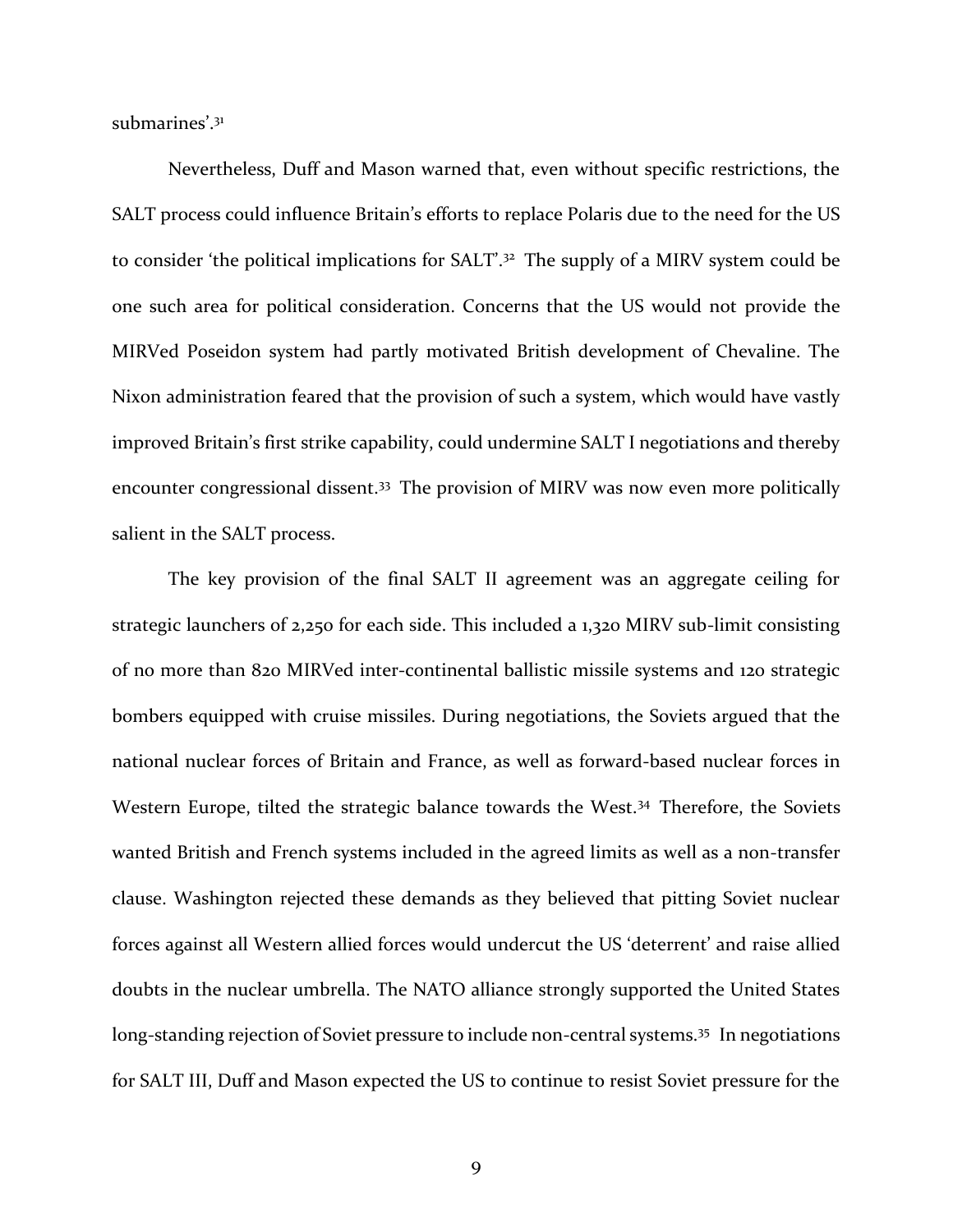inclusion of British and French systems. However, in the declaration of principles for SALT III, the US and the Soviet Union had committed to 'seeking… significant and substantial reductions in strategic system numbers'.<sup>36</sup> The supply of a MIRV system would provide the British with a sharp increase in capability and thus could intensify feelings in Moscow that UK and French systems should be included in SALT III and could consequently stem progress. As such, given the political salience of MIRV and British systems within SALT, Duff and Mason thought it 'difficult to judge whether the US would offer their MIRV capability'. 37

If the US refused to sell Britain a MIRV system, this would create difficulties for the replacement of Polaris. The MIRV capability was integral to the design of the Trident C4. The removal of this capability 'would entail a major re-design and re-testing programme, leading to a missile degraded in performance and unique to Britain'.<sup>38</sup> Such a redesign would increase the missile costs by 'at least double those of Trident'. <sup>39</sup> Duff and Mason concluded that there would need to be further exploration of Britain's inferior alternatives if the Carter administration refused to supply Trident  $C_4$  with MIRV.<sup>40</sup> The report clarified that inquiries to Carter over his willingness to provide Trident C4 with MIRV was essential to progress on Polaris replacement. Subsequently, when a Cabinet committee discussed the report on 21 December 1978, Callaghan decided that he would utilise the upcoming Guadeloupe summit to inquire about the President's attitude *vis-à-vis* the supply of Trident.<sup>41</sup>

On 5-6 January 1979, Jimmy Carter, James Callaghan, Helmut Schmidt, the German Chancellor, and Valéry Giscard d'Estaing, the French President, met for confidential,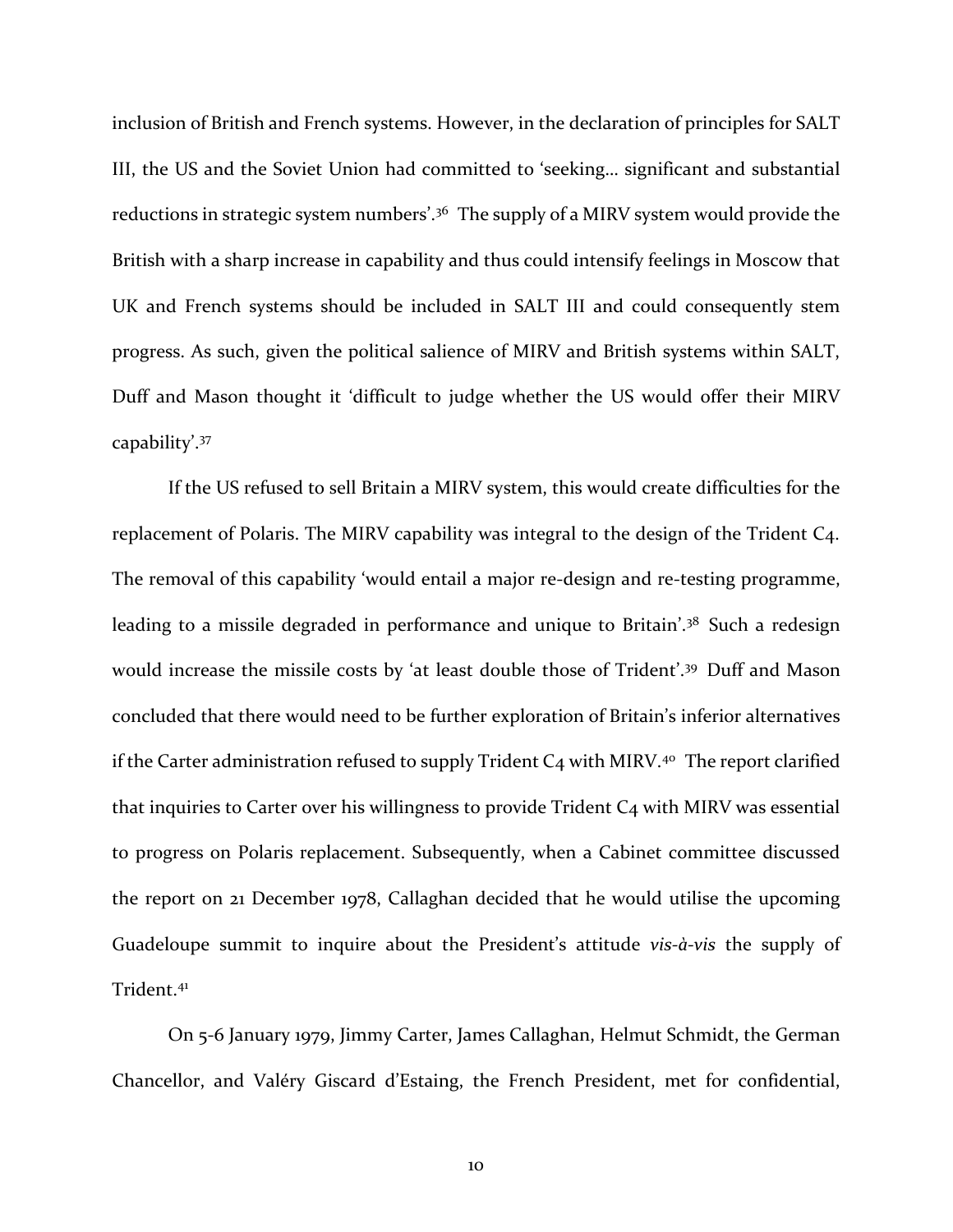informal deliberations on Western security issues.<sup>42</sup> At the summit, Callaghan took the opportunity to have a private discussion with Carter about the President's attitude to US assistance with the replacement of Polaris. Carter responded positively to Callaghan's inquiries, replying to the Prime Minister that he wished for Britain to remain a nuclear power and that he could see 'no objection' to the supply of Trident C4 with MIRV.<sup>43</sup>

Carter's forthcoming attitude to the provision of a MIRV system delighted and surprised UK officials. <sup>44</sup> Given the previous uncertainty about the White House's willingness to provide MIRV, British officials wanted the conversation on-the-record. Subsequently, in late March, Callaghan sent a letter to Carter recapping their conversation in Guadeloupe, and Carter's assurances that he would be 'willing in principle to consider the possibility' of making the Trident C4 MIRVed missile available to the British. <sup>45</sup> However, Carter, in his reply, took a cautionary approach. Carter assured Callaghan of his willingness 'to talk to your people as suggested' but he made no mention of Trident  $C_4$ , and stressed that there should be no presumption about the outcome of the negotiations.<sup>46</sup> The White House felt it necessary, in drafting this reply, for Carter to take a positive, yet non-committal, stance to Polaris replacement. Despite President Carter's broad support for US assistance with the replacement of Polaris, any Trident agreement was still contingent on further negotiations.

Despite Carter's forthcoming attitude at Guadeloupe, over the course of 1979, the White House procrastinated over the supply of Trident due to the political difficulties it raised for the dual-track decision and the SALT process. Following Margaret Thatcher's victory over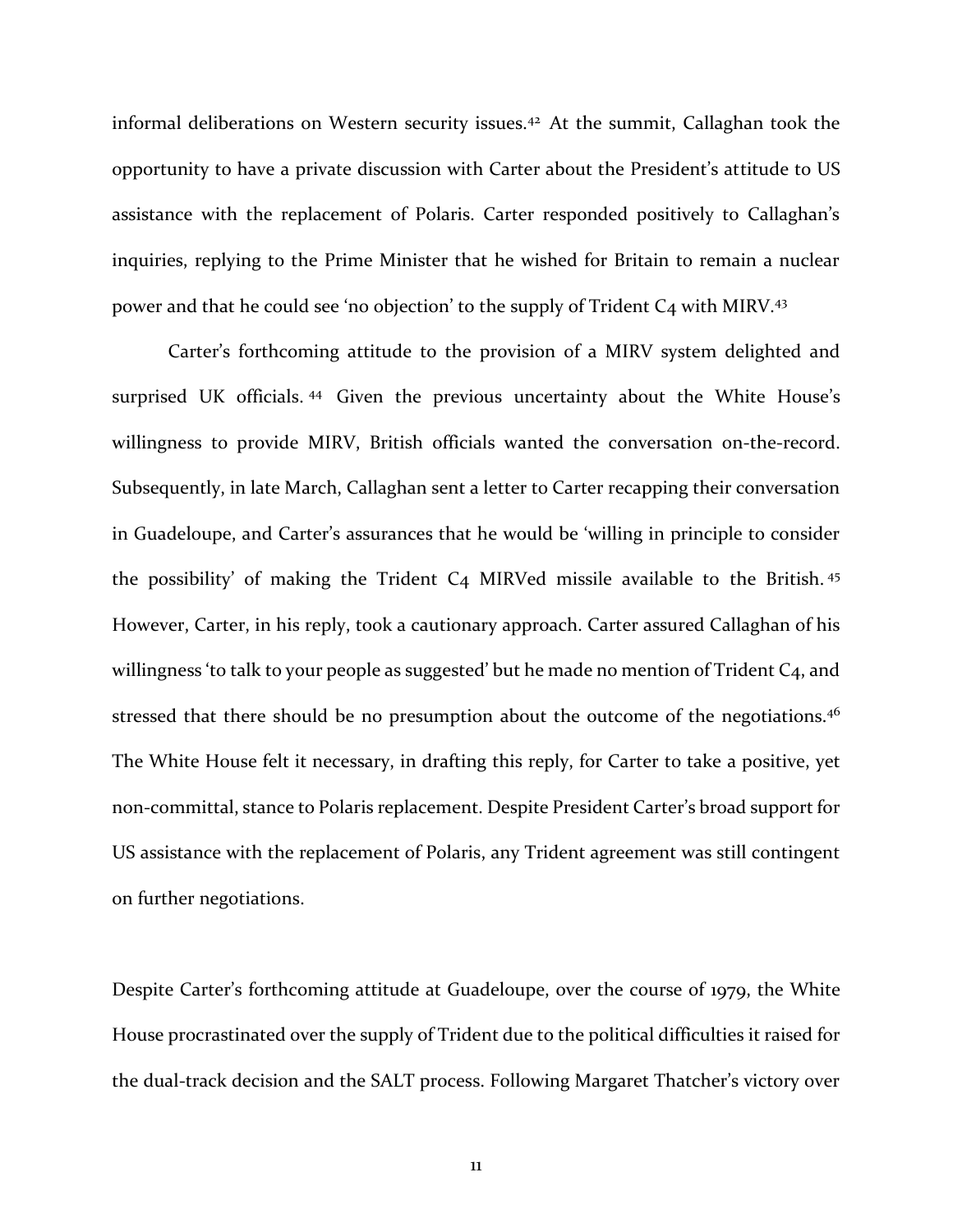James Callaghan in the 1979 general election, the US and UK governments arranged preliminary talks on the replacement of Polaris to take place in August 1979.<sup>47</sup> In these discussions, US officials expressed support for Polaris replacement. However, alongside this, David Aaron, US Deputy National Security Advisor, emphasised that the administration had made no decision yet on whether they would be willing to transfer MIRV.<sup>48</sup> Such a 'major step' required 'careful thought'. <sup>49</sup> Aaron's caution is in marked contrast to the apparent assurances Carter gave Callaghan at Guadeloupe.

The administration had now considered the potential political problems the supply of MIRV could cause. According to current archival declassifications, the White House had not given in-depth consideration to Britain's replacement of Polaris before Guadeloupe and indeed did not expect Callaghan to raise the issue at the summit.<sup>50</sup> As such following Thatcher's request for the August preliminary talks, Zbigniew Brzezinski, US National Security Advisor, asked the Pentagon to produce two reports, one on US-UK nuclear cooperation and the second on the relationship between the UK's replacement options and wider issues including Theatre Nuclear Force (TNF) modernisation and the SALT process.<sup>51</sup> Given Aaron's comments, this in-depth consideration had clearly made it apparent that the provision of a MIRV system could provoke a Soviet reaction that might undermine Senate support to ratify the SALT II treaty and hamper Carter's hopes for deep cuts in SALT III.

On 18 June 1979, Carter and Leonid Brezhnev, General Secretary of the Soviet Union, met to sign the SALT II accord. In the summer of 1979, despite vociferous criticism from several quarters, it appeared that the Senate would ratify the treaty.<sup>52</sup> However, the White House would face an uphill battle in maintaining this narrow majority, due to declining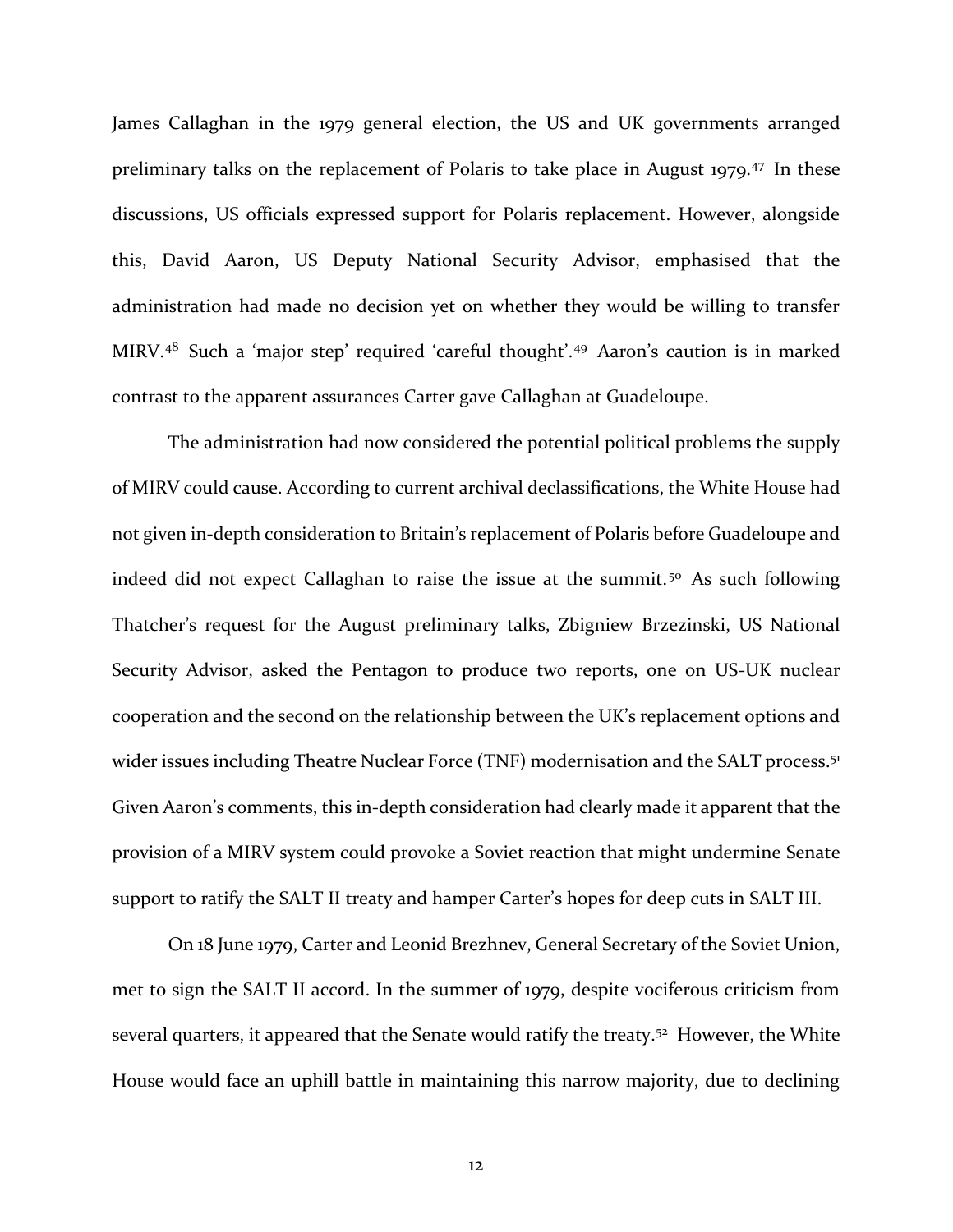support for the SALT process, rising tensions in Soviet-American relations, and an increasing mistrust of Moscow. Indeed, such was the domestic environment, any perceived aggression from the Soviet Union had the potential to terminate Senate ratification.<sup>53</sup> The provision of a MIRV system to the British could provoke such a Soviet reaction. The Soviets would likely publicly argue, despite the interpretive statement, that the supply of a MIRV system went against the spirit of the non-circumvention clause. Consequently, there was the possibility that the Soviets could react in a way that would heighten feelings of Senate mistrust of Moscow, thus undermining support to ratify the SALT II treaty. The supply could also bolster Soviet arguments that British systems should be included in SALT III due to their increased capability. Concurrently British officials believed that US reservations on the supply of MIRV arose from the 'possible impact of a sharp increase in UK strategic warhead numbers upon the Soviet attitude, especially on deep cuts within SALT III'. 54

Events at Guadeloupe had further complicated the supply of a MIRV system. Carter's top priority at the summit was to resolve European concerns over nuclear parity, and Soviet development of SS-20s.<sup>55</sup> At Guadeloupe, Carter, Callaghan, Schmidt and Giscard reached agreement on a dual-track solution: NATO would deploy Ground Launch Cruise Missiles and Pershing IIs in Europe, and Washington would propose to open arms control negotiations with Moscow.<sup>56</sup> The dual-track decision provided implicit justification for US provision of the Trident C4 system. Political reasons, rather than military, motivated US support for Long-Range Theatre Nuclear Force (LRTNF) deployments in Europe.<sup>57</sup> The White House hoped that LRTNF modernisation would restore Western confidence in US leadership of the alliance, following the neutron bomb fiasco, and would shore up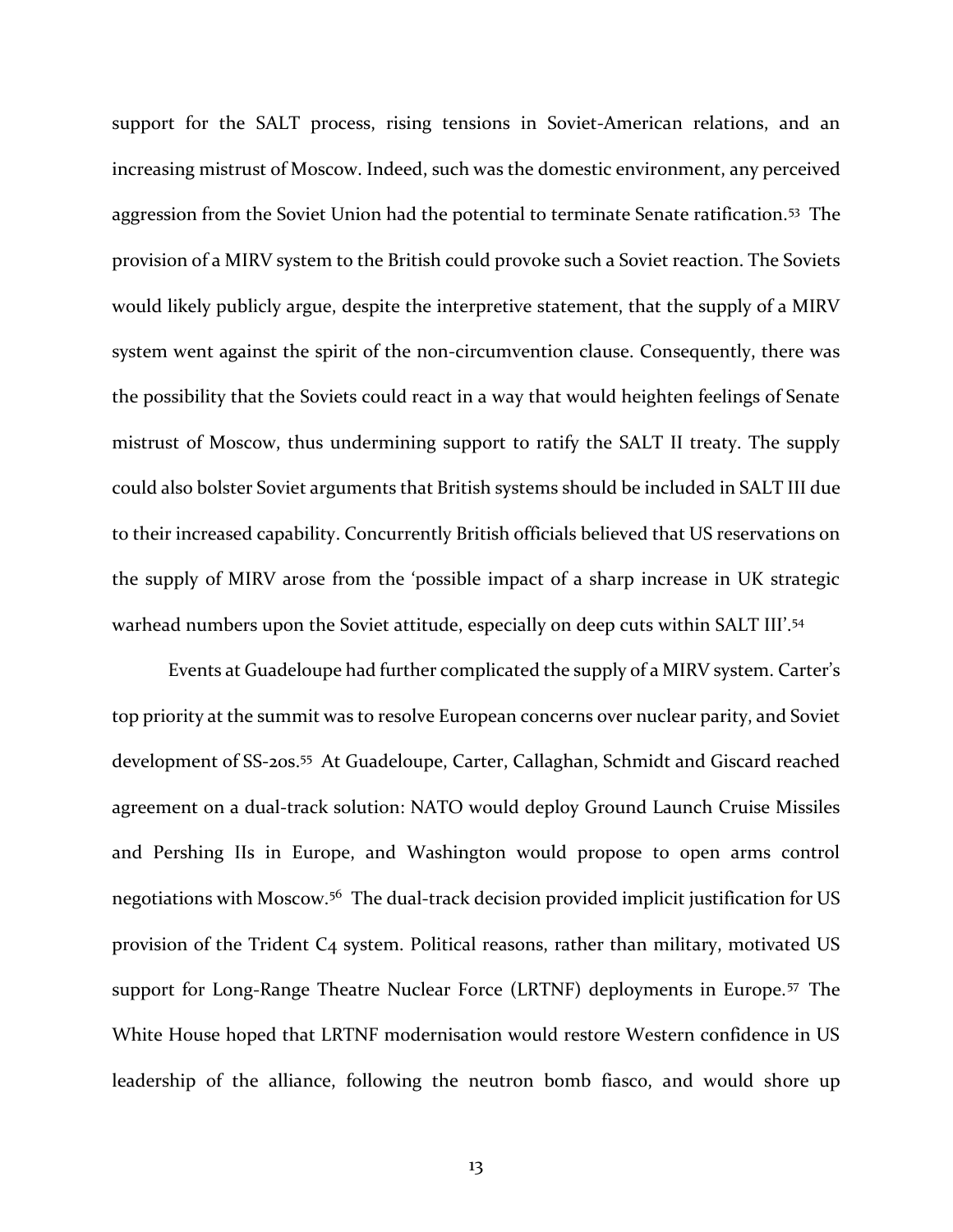confidence in the viability of NATO's spectrum of deterrence.<sup>58</sup> These political motivations for LRTNF deployment concurrently provided a rationale for the replacement of Polaris. Within this political thinking, it would have been difficult for the US to refuse Britain a nuclear weapons system that they would, in turn, commit to NATO.

On the other hand, the dual-track decision alongside Polaris replacement could be detrimental to US-Soviet relations. Discussion of LRTNF deployment placed further strain on Superpower relations. Indeed, evidence from the Soviet archives suggests that the dualtrack decision was the 'last drop tipping the scales' prompting Brezhnev to approve the invasion of Afghanistan.<sup>59</sup> A decision to deploy LRTNF could heighten Soviet sensitivities about the British and French systems. Following US rebuttal of Soviet demands for the inclusion of British and French systems, as well as US LRTNF, in the SALT process, the Soviets arguably saw the SS-20 as a counterbalance to these systems.  $60$  NATO modernisation of LRTNF would obviously concern the Soviets. However, given the context, and the following rationale for developing SS-20s, any talk of replacing Polaris alongside LRTNF modernisation had the potential to cause serious disagreement.

Despite this uncertain political environment, the Thatcher government's concerns over US attitudes on the supply of MIRV were soon negated. On 28 September, US Secretary of State Cyrus Vance told UK Foreign Secretary Lord Peter Carrington that, 'he would recommend very strongly to the President that the Americans should make available to the UK the Trident C4 system, including the associated MIRVed technology'.<sup>61</sup> This firm support from Vance was particularly helpful to the UK government as, following the August preliminary talks, they had determined it to be politically judicious to secure a swift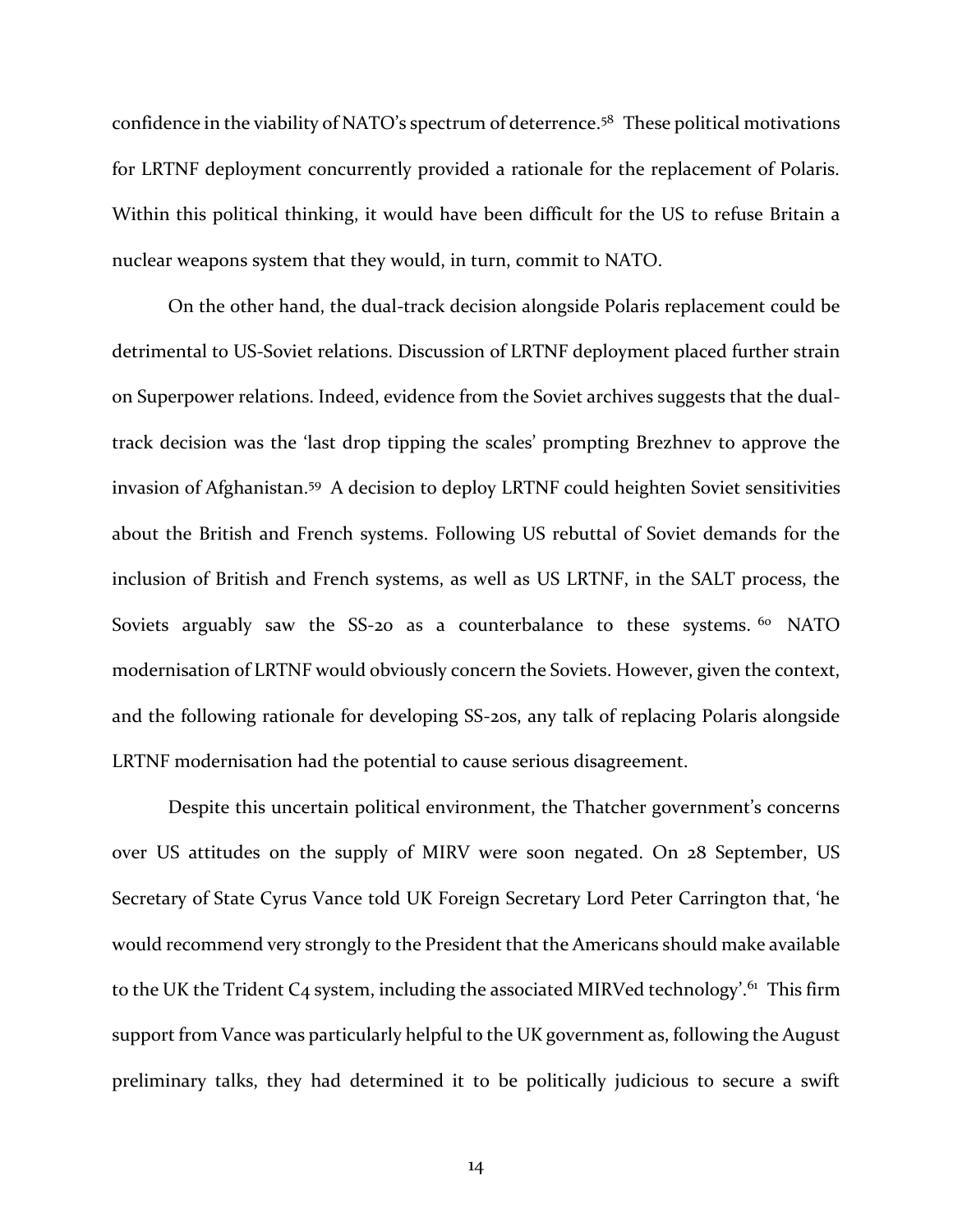agreement on the supply of Trident by the end of December before the White House 'became too pre-occupied' with the 1980 election.<sup>62</sup>

Unfortunately for the British, as their concerns about US willingness to supply Trident C4 with MIRV again abated, Carter's political situation became more problematic. At the end of August, US intelligence agencies 'discovered' a Soviet ground force brigade in Cuba. In fact, there had been a small Soviet training unit stationed on the island since well before the 1962 missile crisis. However, due to a combination of bureaucratic inefficiency and sensitivity on the political right, the 'discovery' created a domestic furore.<sup>63</sup> The belief that the Soviets had introduced new military units into Cuba fuelled pre-existing doubts that Moscow could not be trusted and further damaged the prospects of SALT ratification.<sup>64</sup> In addition, as Vance later reflected, the 'political storm' delayed Senate consideration of the treaty 'long enough for it to be overtaken and shelved as a result of the Soviet invasion of Afghanistan'. 65

The controversy also negatively influenced Moscow's view of Carter. The US President's objection to a small, longstanding, and non-threatening military brigade in an allied country perplexed the Soviet leadership. Further disenchanted and distrustful of Washington, the incident raised Soviet suspicions about the desire, and ability, of the Carter administration to resume détente.<sup>66</sup> This consequently increased the risk that the Soviets would act in a way Senators would perceive as mistrustful, and hence endanger SALT ratification.

At the same time, the dual-track decision became more problematic politically for the White House. In October, Moscow began a concerted campaign against NATO TNF

15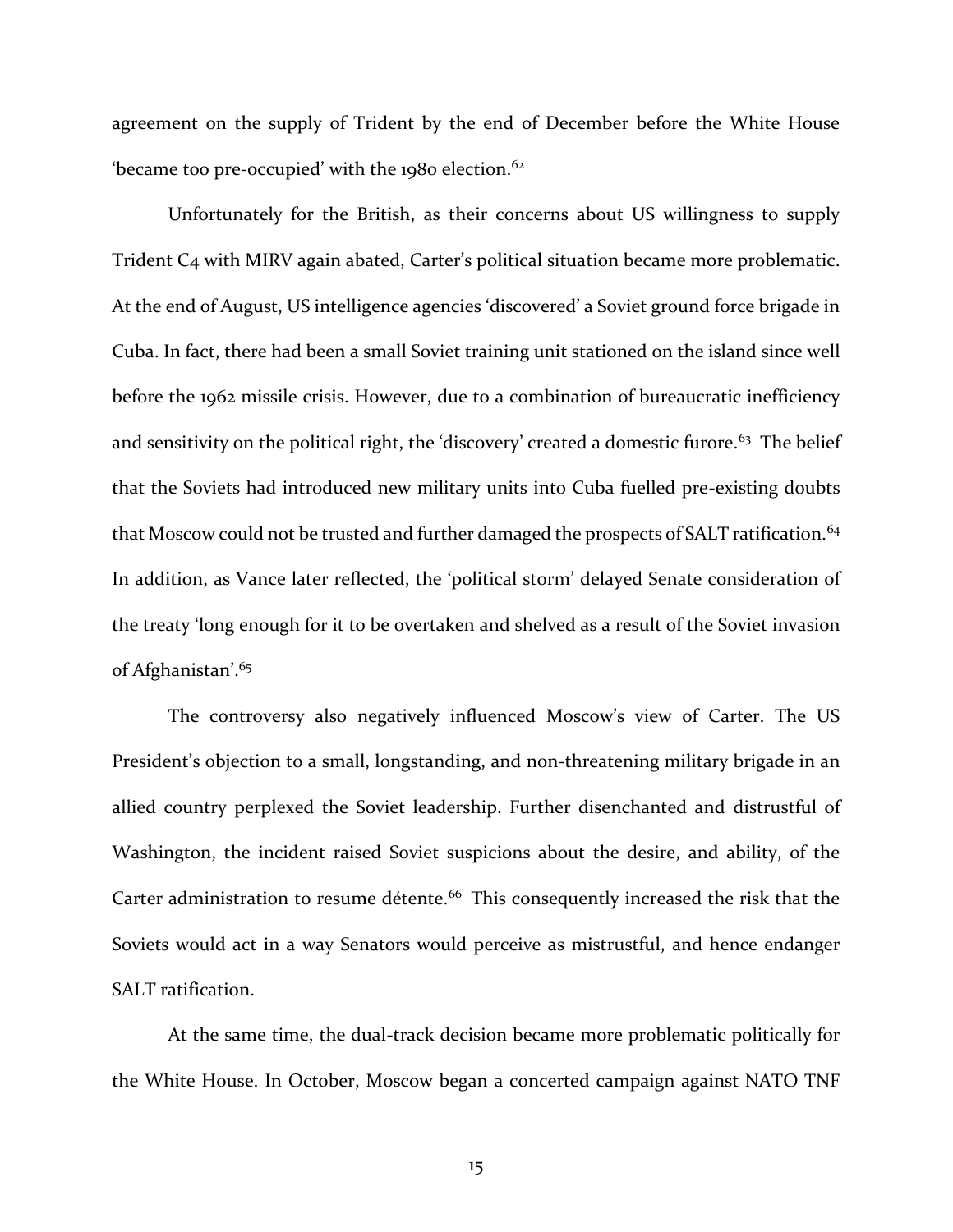deployments with Brezhnev proposing to discuss arms control of LRTNF, conditioned on NATO reneging on the deployment of new missiles. Concurrently, Soviet officials increasingly argued that their LRTNF were a counter-balance to British and French systems.<sup>67</sup>

The US feared that this propaganda could undermine efforts to achieve alliance consensus on the dual-track approach by December. Trying to gain this consensus had been a difficult task for NATO officials over the course of 1979. The Danish, Dutch, Belgian and Norwegian governments had been deeply hesitant about their states' participation in future deployments of LRTNF and subsequently advocated an arms control solution.<sup>68</sup> In addition, these NATO Governments, alongside Italy and the Federal Republic of Germany, were reluctant to support a decision that was likely to be extremely unpopular with large sections of their electorate.<sup>69</sup> Many NATO governments were subsequently concerned that 'significant political forces in Western Europe' might be responsive to Moscow's suggestion for arms control talks without agreement among NATO to modernise LRTNF.<sup>70</sup> In turn, this created concern of an intensification of public debate in the Netherlands, which could then spill over into West Germany, Belgium, and Italy and undermine the fragile consensus that was forming.<sup>71</sup>

At this delicate time, any public talk of Polaris replacement could further upset the Soviets and heighten many NATO members' concerns about domestic reaction to dualtrack. Distinctions between strategic and tactical weapons, and the need to modernise both could easily appear academic and nonsensical in public debates. As such, talk of replacing Polaris in addition to LRTNF deployment could stir further public anti-nuclear sentiment.

16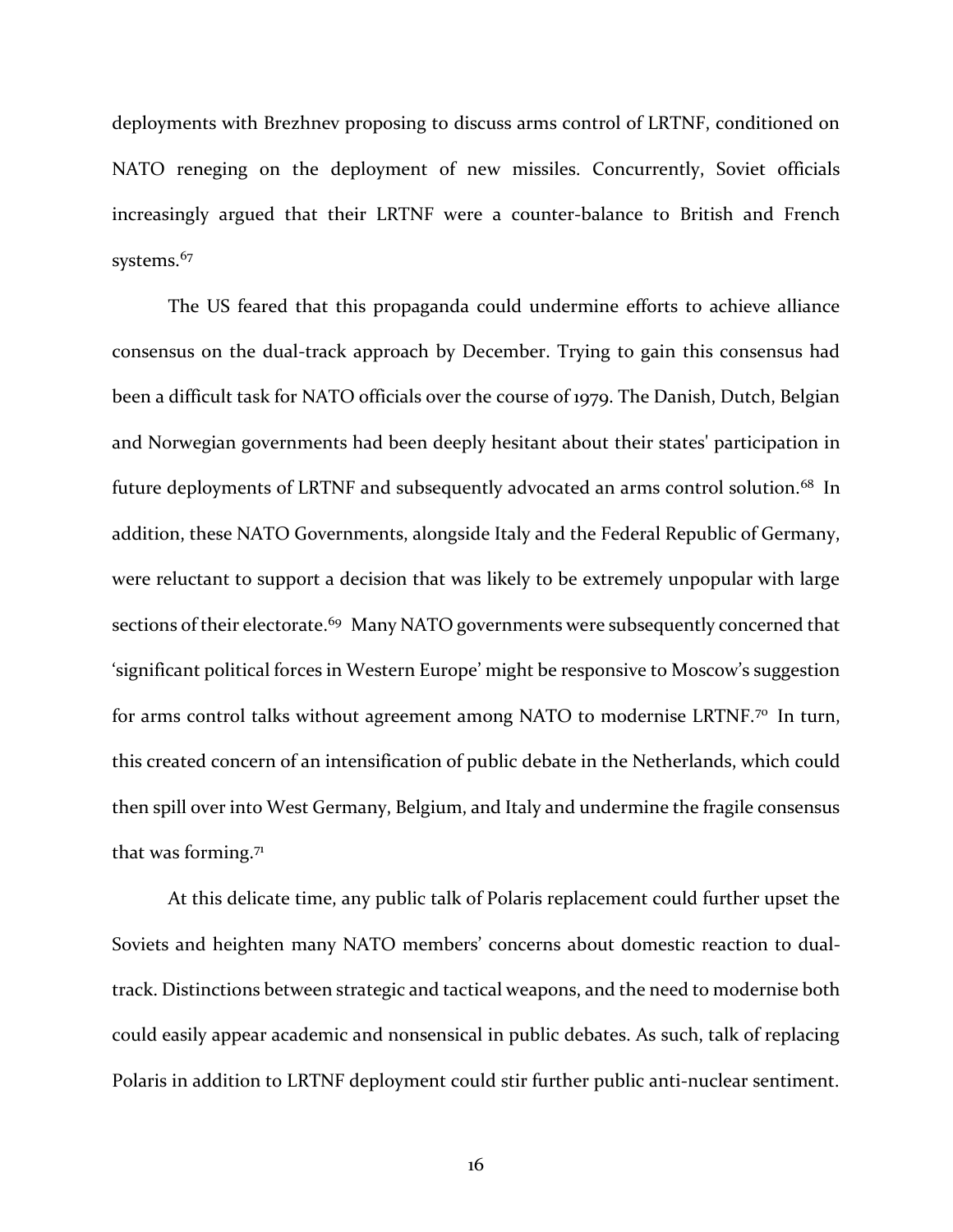These US concerns over SALT ratification and a NATO decision on dual-track subsequently affected White House thinking on Polaris replacement. In October, Brzezinski, Brown and Vance recommended that the President inform Thatcher that he would respond 'affirmatively' to a request for assistance with the replacement of Polaris, including any application for the Trident  $C_4$  system. However, they concurrently suggested that the British be asked to delay any 'formal request' for assistance 'until after an alliance decision on TNF and SALT ratification'. <sup>72</sup> The three men feared that a Polaris replacement deal before the conclusion of these other matters could provide some NATO allies with 'an excuse for not participating in TNF' and the Soviets with 'further incentive to scuttle SALT'. <sup>73</sup> The President subsequently informed Thatcher that he would respond affirmatively to a request for the Trident C4 missile system, but asked for a delay until after Alliance agreement on LRTNF deployment in December. <sup>74</sup> White House officials also privately affirmed to the British that Carter harboured additional concerns about a transfer interfering with Senate ratification of SALT II. <sup>75</sup> These US actions clearly display the manner in which SALT, Theatre Nuclear Force modernisation, and Polaris replacement were interconnected. Trident was not a priority in this hierarchy. US actions demonstrated that while the White House supported the replacement of Polaris, they did not prioritise this over intra-alliance relations or arms control efforts.

As the White House only requested a delay to any formal agreement, the US request did not provoke great concern amongst British officials. Indeed, the US commitment to provide a MIRVed C4 brought relief to the Thatcher government, and officials continued to believe that Thatcher would be able to make a formal request in her scheduled December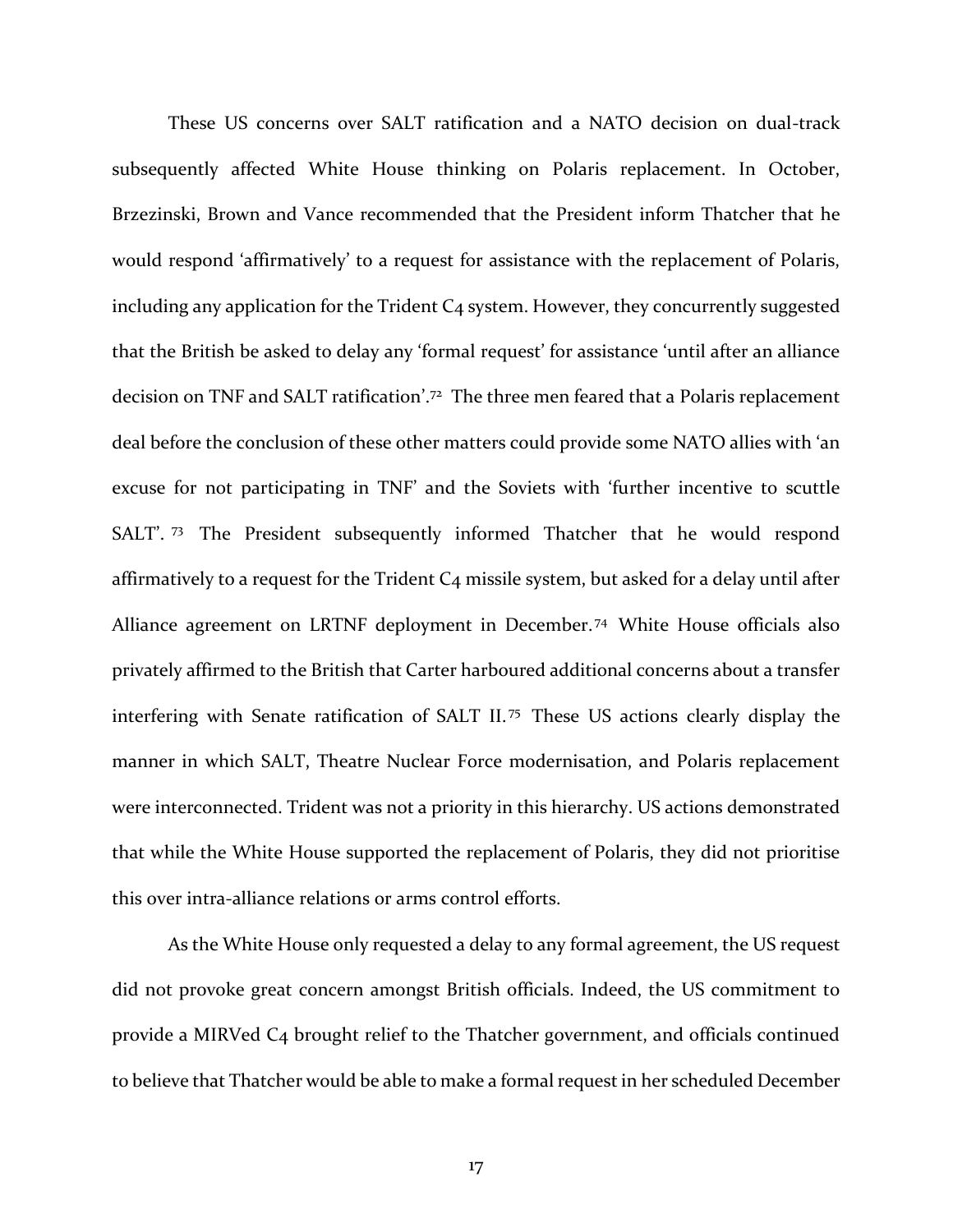meeting with Carter, ready for a public announcement in January. Nevertheless, as British officials were aware, a timely Trident announcement was now reliant on the TNF decision and SALT ratification proceeding as planned.<sup>76</sup>

On 4 November 1979, Carter became embroiled in another foreign policy crisis when Iranian militants stormed the US embassy in Tehran, taking sixty-six Americans hostage. The White House's attempts to secure the hostages' release dominated their foreign policy agenda until the end of Carter's term and severely damaged his already eroding domestic position. <sup>77</sup> By the winter of 1979, Carter's apparent mishandling of foreign affairs was undermining his presidency and threatening re-election hopes. This reinforced Carter's need for a foreign policy success with SALT. Indeed, as David Aaron told the lead British negotiator on Polaris replacement, Robert Wade-Gery, 'It was the "mainspring" of Mr Carter's Presidency; without it the Presidency would "be destroyed".'<sup>78</sup>

Prospects for SALT ratification were looking increasingly difficult. For the Senate to ratify the treaty, most observers believed there would need to be further amendments, which the Soviets would probably dislike.<sup>79</sup> This created issues for the UK's efforts to replace Polaris. The White House feared that at the same time they announced the sale of a Polaris replacement: 'the Russians might well attach a counter-rider insisting that the British deal be abandoned. The President could not survive if SALT II was lost because (as it seemed) he had made the wrong deal… at the wrong moment'. <sup>80</sup> Subsequently, at the end of November, Aaron informed Wade-Gery that, due to continued difficulties with SALT II, the White House now wished to delay final agreement on the sale of Trident until after the treaty's ratification.<sup>81</sup>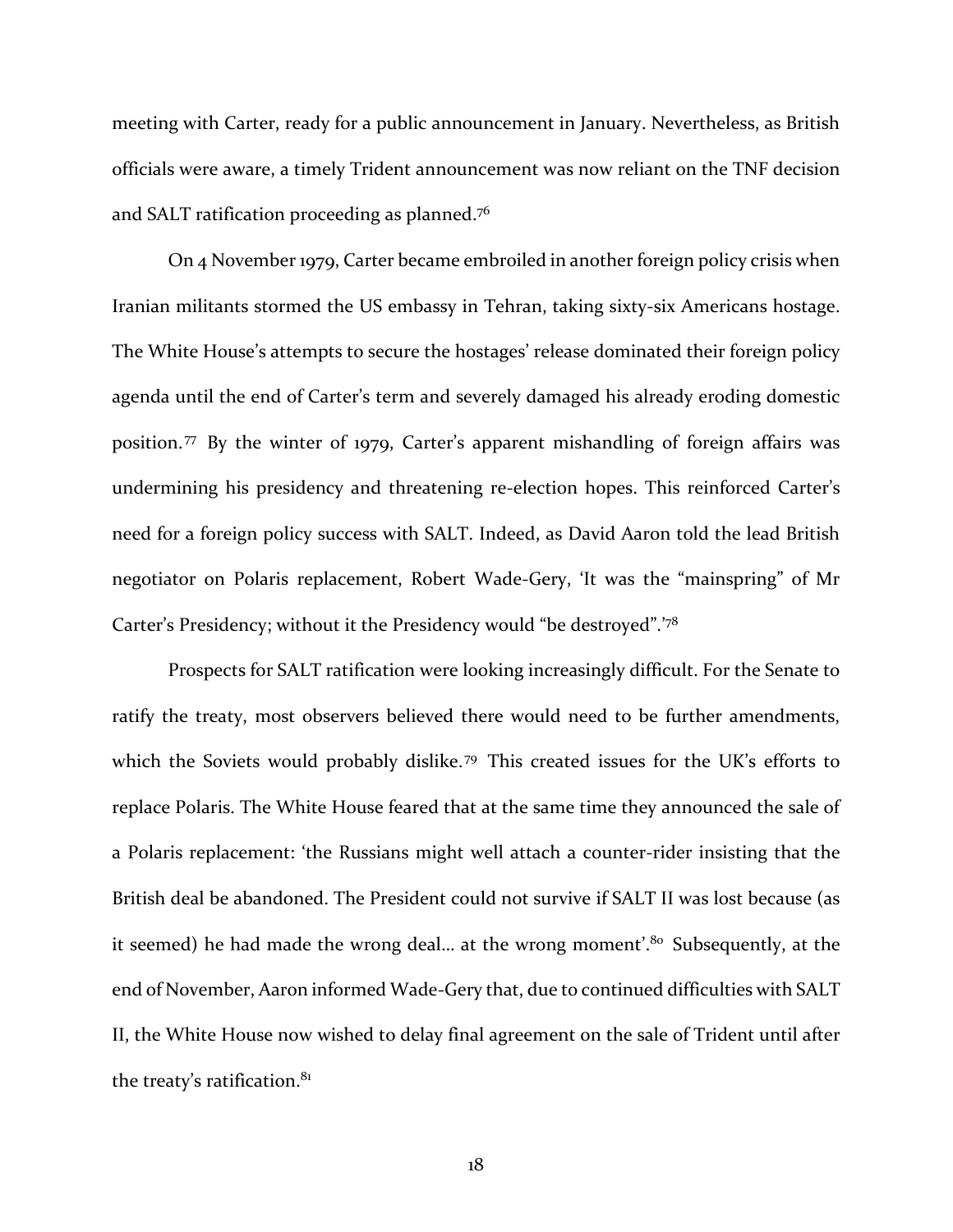Aaron's strong words provoked concern amongst British officials. The White House's wish to postpone an announcement 'to an unsettled date possibly some months in the future', despite NATO's December agreement on dual-track, would create serious problems for the Thatcher Government. <sup>82</sup> Thatcher's Cabinet Secretary, Robert Armstrong, decried the US position as 'disappointing and unsatisfactory'. He informed Thatcher that, 'we want to get the President firmly and formally committed sooner rather than later; the longer we leave it, the closer we get to the United States election, and the greater is likely to become his reluctance to commit himself.'83 As such, despite the small chance of success, British officials determined that in her upcoming meeting with Carter on 17 December, Thatcher needed to persuade the President to finalise the Trident agreement within 'weeks rather than months'.<sup>84</sup>

Thatcher's efforts at persuasion were unsuccessful. President Carter held firm; any formal request for Trident would have to wait until after the ratification of SALT II.<sup>85</sup> However, in a glimmer of hope for the British, Carter said that, if Congress failed to ratify SALT II, 'There would then be no obstacle to his agreeing to a request from the United Kingdom Government to a successor to Polaris'.<sup>86</sup> The meeting confirmed to the British that SALT had halted their efforts to secure a Polaris replacement. It was clear that until Carter had his prized treaty ratified or reason to give up on the process entirely, there would be no Trident agreement.

On 24 December 1979, the Soviet Union invaded Afghanistan. The invasion ended any remaining illusion of détente; the US perceived the attack as a determined attempt to gain access to the Persian Gulf and encircle Western oil supplies. Given Carter's domestic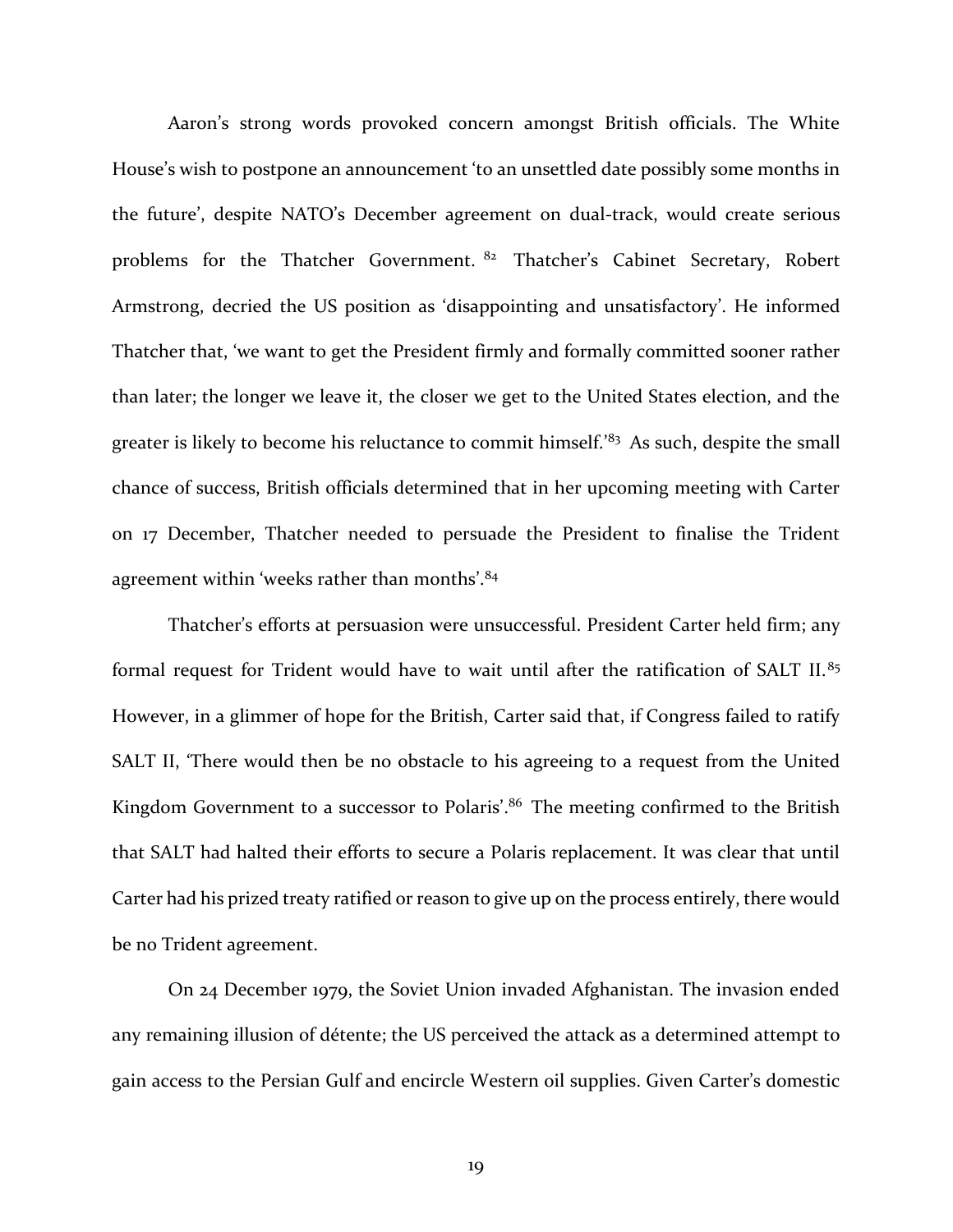standing, the President needed to show strength in the face of Soviet aggression.<sup>87</sup> As part of this, Carter requested the Senate delay consideration of the SALT II Treaty.<sup>88</sup>

These events raised British hopes of securing formal agreement on the sale of Trident. The environment certainly seemed more conducive to the supply of Trident. The invasion led to a further hardening of Carter's foreign policy. With the President refocusing on containment of the USSR, he largely abandoned what was left of his human rights and nuclear non-proliferation policies.<sup>89</sup> With this downturn in US-Soviet relations, the Carter administration was less concerned about the impact of a Trident deal on future arms control negotiations, such as SALT III.<sup>90</sup> Furthermore, over the winter of 1979-80, Carter pushed for increased defence spending to modernise US nuclear and conventional forces.<sup>91</sup> British acquisition of Trident would be a key contribution to this. In this way, the invasion of Afghanistan resulted in the eradication of some of the contradictions between Carter's arms control policies and the sale of Trident, as well as strengthened US reasoning for the deal.

Nevertheless, in early 1980, despite the indefinite delay of SALT ratification, the White House continued to procrastinate on finalising the sale of Trident. In the aftermath of the invasion, the political problems of Carter increased, and in this environment, the administration was concerned about any potential criticism from the sale of Trident C4. Domestically, Carter was struggling to secure the Democratic nomination for the Presidency and, even if he did so, the Republican front-runner, Ronald Reagan, was ahead of Carter in the opinion polls.<sup>92</sup> Internationally, Carter's response to the Soviet invasion of Afghanistan was widely criticised as an overreaction.<sup>93</sup>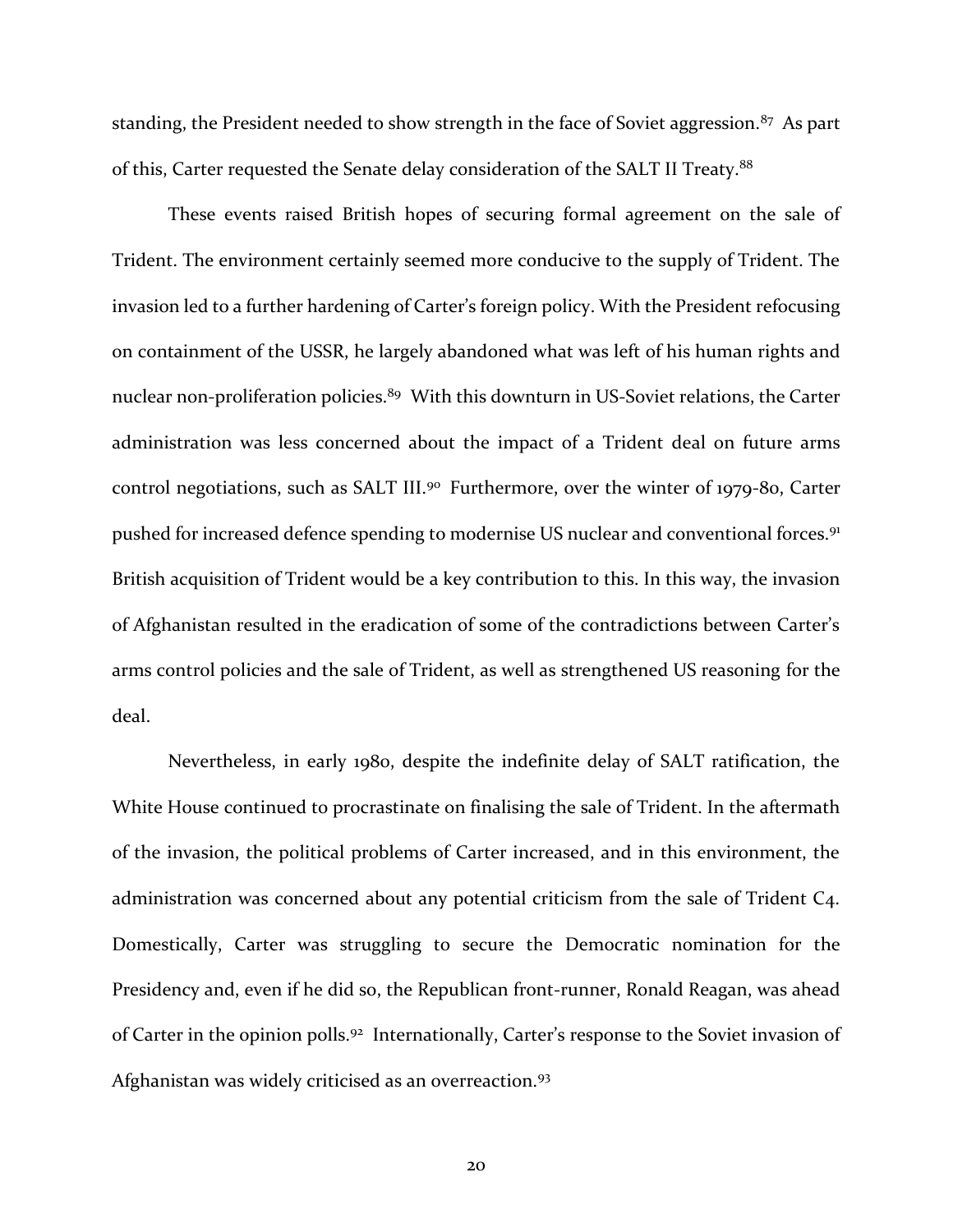Subsequently, in early February, David Aaron informed Wade-Gery that Carter was still committed to the supply of Trident and no longer saw a connection between the timing of the British request and SALT ratification. However, the President still wished to delay final agreement on the Trident sale as, 'The Administration were [sic] already being accused, domestically and internationally, of over-reacting to the crisis. If they now announced a decision to help us over Polaris replacement, that would be seen as a further and extreme example of over-reaction. It might also be divisive of the Alliance, which was quite badly enough divided as it was.'<sup>94</sup>

Due to their concerns over the further delay, over the following month, the British endeavoured to secure a commitment from the US to finalise the sale of Trident.<sup>95</sup> On 17 March 1980, the White House finally decided that the agreement should be concluded. This decision came even though Brzezinski argued that it 'would be preferable to delay until 1981' as the Soviet reaction to the British decision 'could create political complications' for Carter in the run-up to the election.<sup>96</sup> In response, Vance and Brown argued that, 'The British could not count on a 1981 commitment and… even asking the British to wait would create serious concerns in Britain about our commitment, leading to leaks that would be harmful politically and could endanger SALT.'97 Fortunately for the Thatcher government, the President subsequently agreed with Vance and Brown. Finally, the Carter administration had decided to move ahead with the Trident deal. <sup>98</sup> Ironically, the argument that swayed the White House was the harm that the British reaction could do politically to the administration and SALT with further delay.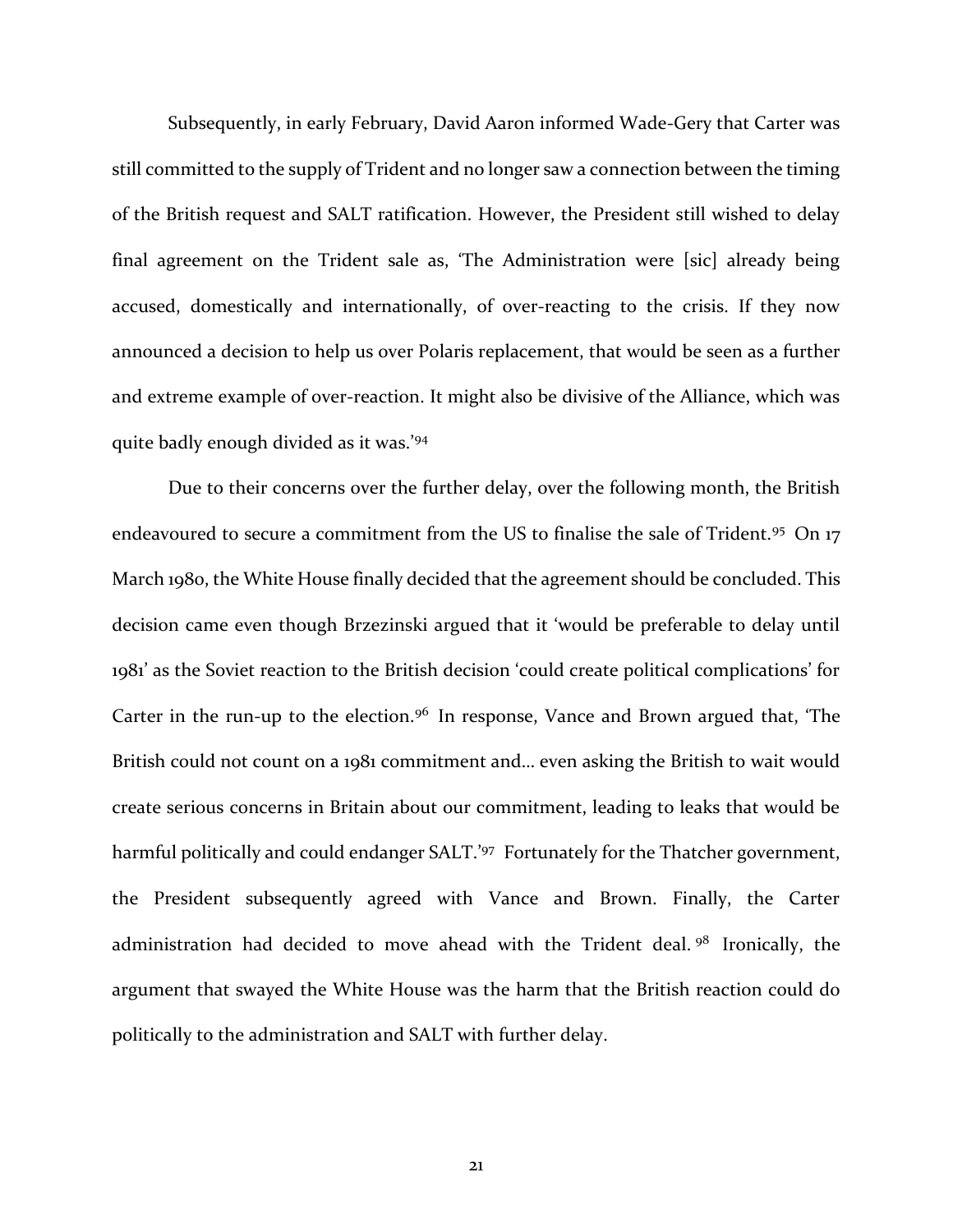Jimmy Carter's Trident tribulations were finally over. However, this was not due to the resolution of Carter's complex dilemmas around the supply of Trident, including his moral quandary on the provision.<sup>99</sup> Instead, the President's priorities evolved and laid the foundation for Reagan's more aggressive approach. Consequently, the Carter administration now sought to utilise the negotiations over the terms of sale to aid US efforts in the renewed Cold War. In exchange for a reduction in the price of Trident C<sub>4</sub>, the Carter administration sought British commitments on conventional forces and permission to expand the US military base on the UK-controlled island of Diego Garcia. This base was of increased strategic importance to the White House in the aftermath of the invasion of Afghanistan due to the resultant acceleration of plans to enhance US military capability in the Persian Gulf.<sup>100</sup> Therefore, through the supply of Trident, the Carter administration was able to bolster NATO, in a relatively cheap way, by ensuring the maintenance of Britain's conventional and nuclear forces, and concurrently aid US efforts in the renewed Cold War. In this way, the Carter White House utilised the sale of Trident to reinforce the existing Cold War security architecture and the nuclear order that they had once been determined to modify through arms control.

In November 1980, Ronald Reagan defeated Jimmy Carter in the US Presidential election on a platform of strategic modernisation. Subsequently, in 1981, Reagan decided that the US would replace the Trident C<sub>4</sub> missile with the more advanced Trident D<sub>5</sub> by 1989.<sup>101</sup> At the same time, President Reagan offered the British the option to purchase the D5 instead of the C4, to maintain commonality with the US.<sup>102</sup> Reagan's forthcoming offer was a stark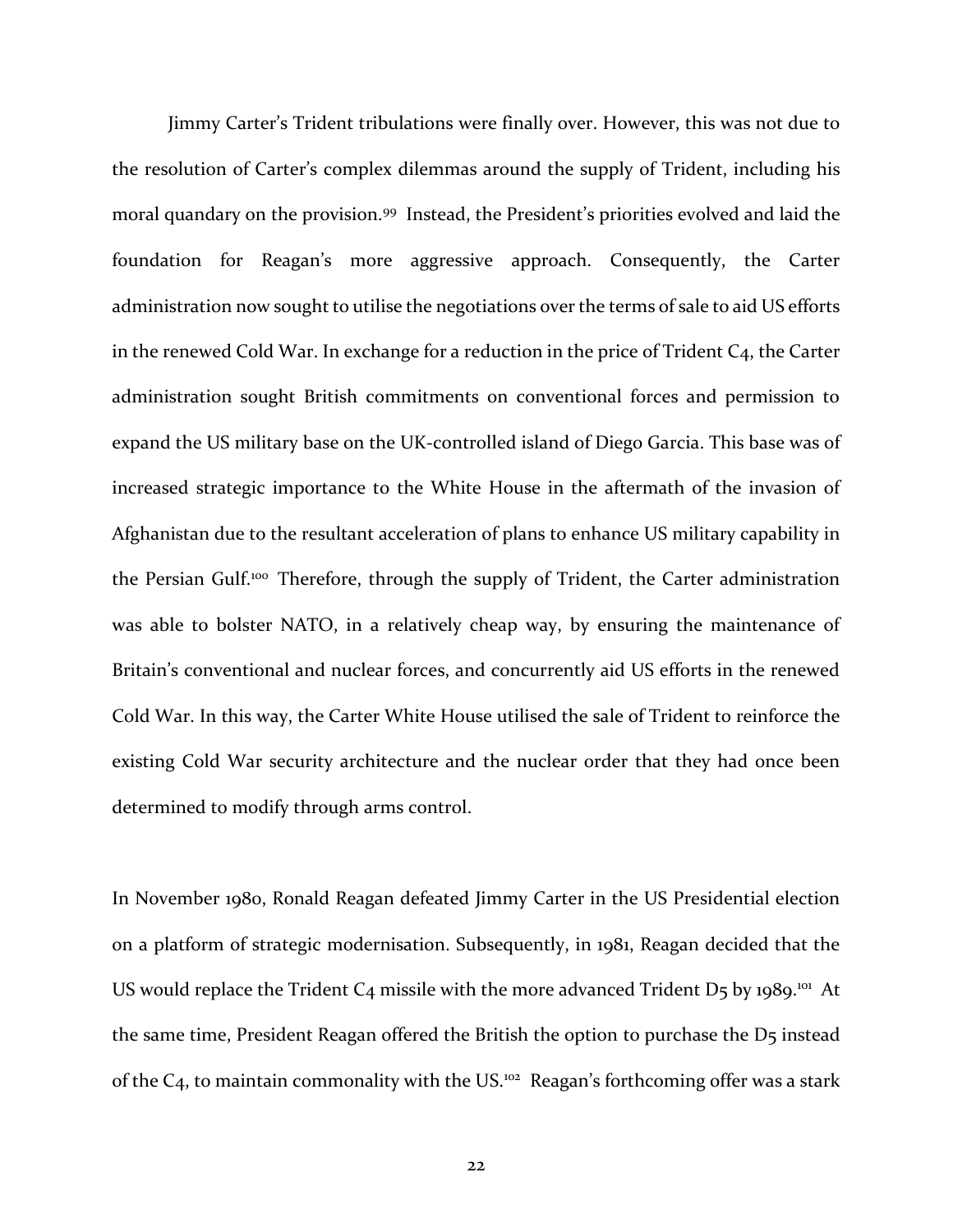contrast to Carter's procrastination on the supply of a MIRV system, particularly given the D5's advanced capability. The Trident D5 was 'not just a modernised C4' but 'a completely new missile'.<sup>103</sup> Alongside the MX missile, the D5 was at the forefront of US intercontinental ballistic missile technology. It could be MIRVed to fourteen re-entry vehicles per missile; the limit permitted by the provisions negotiated in SALT II.<sup>104</sup>

Yet the decisiveness of Ronald Reagan was not due to his belief in the US-UK nuclear relationship *per se.* The contrast between Reagan's quick decision and the vacillation of Carter is unsurprising given the Republican's initial approach to the Cold War. Throughout 1981-83, the Reagan administration adopted a highly confrontational policy towards the Soviet Union.<sup>105</sup> In order to 'blunt and contain Soviet imperialism', Reagan believed that the United States needed to engage in military, political and economic competition with the USSR.<sup>106</sup> Within this aggressive approach, arms control was a low priority for the Reagan White House, and they were unconcerned about the impact of a British D5 on US-USSR relations.

The events of Reykjavik five years later corroborate that the absence of concern from Reagan over the effect of a D5 sale on US-Soviet relations was due to conceptions of how to 'win' the Cold War rather than support for Britain's nuclear programme *per se*. In 1986, Reagan nearly reached an agreement with Mikhail Gorbachev, then General Secretary of the Soviet Union, to dismantle all strategic nuclear weapons.<sup>107</sup> This angered Thatcher due to its potential impact on Britain's nuclear force. Indeed, Michael Jopling, a Cabinet minister who was with her when she was briefed about the summit, 'never saw her more incandescent'. <sup>108</sup> The elimination of all US strategic nuclear systems would 'have effectively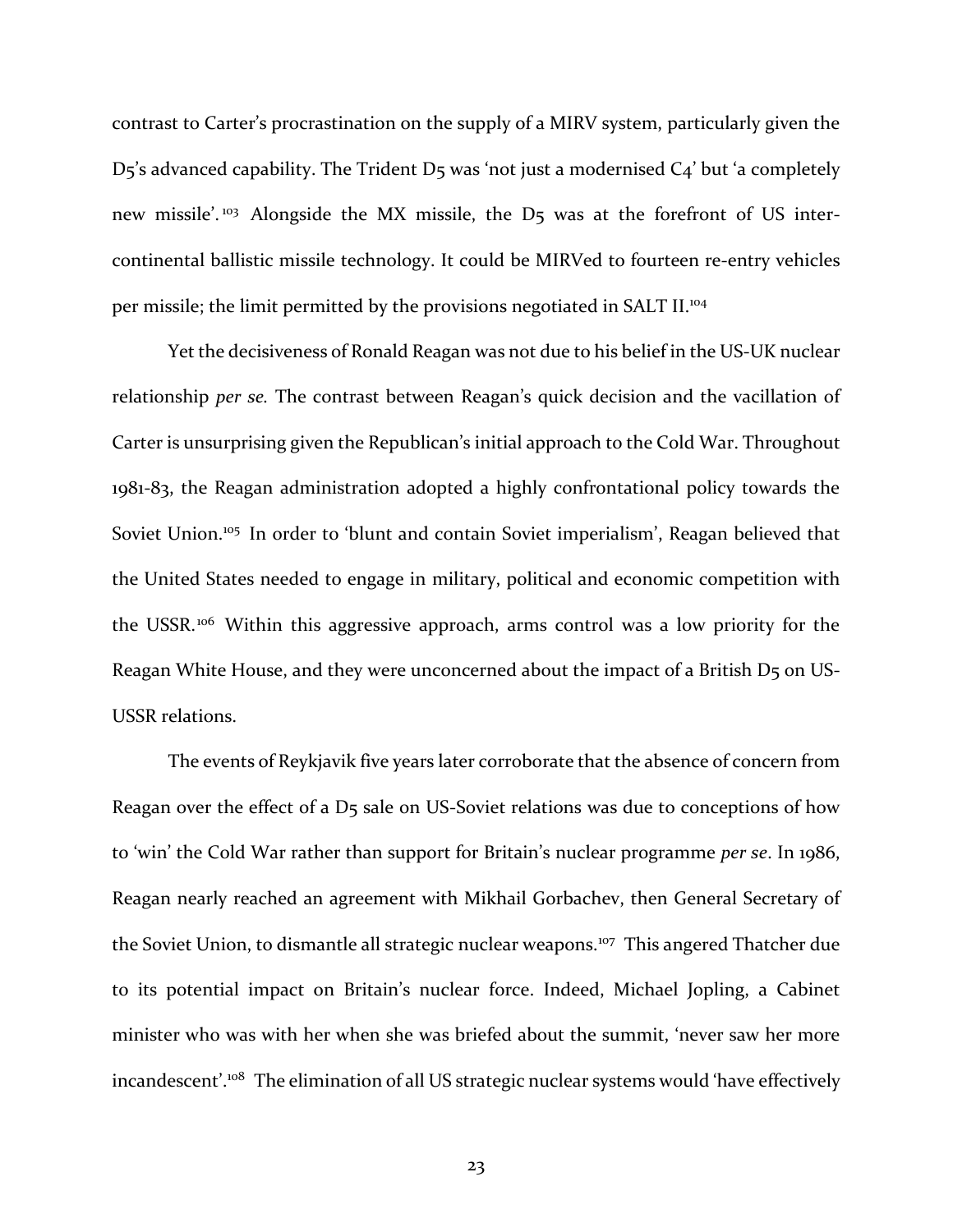killed off the Trident missile' forcing Britain to acquire a non-US system to keep their nuclear programme.<sup>109</sup>

From 1977-82, the evolution of US thinking on détente and arms control influenced the UK's efforts to replace its Polaris nuclear system. Throughout the SALT process, the Carter White House maintained that strategic arms limitation agreements with the Soviet Union would not prevent nuclear cooperation with the UK government.<sup>110</sup> Relatedly, the precise terms of SALT II did not hinder US-UK nuclear cooperation; this was in part due to the US responding to the concern of its NATO allies, including the UK. Indeed, in a distinct change from the Skybolt crisis and the resultant Polaris sale, there were not powerful elements in the US government reluctant to supply an independent nuclear system to the British.<sup>111</sup> The administration's attitude towards the US-UK nuclear relationship was one of support or at least acquiescence; the British could have the system they wanted if it did not interfere with the main policy priorities of the Carter White House. It was the political ramifications of supplying Trident C4, particularly due to its MIRV capability, that complicated the UK's efforts to replace Polaris. Whilst the Carter administration expressed support for the continuation of the US-UK nuclear relationship, they vacillated on finalising the terms of the supply of Trident  $C_4$  due to their concurrent concerns about the impact of such a sale on NATO cohesion, the SALT process and therefore Carter's political position.

Carter's complex supportive but hesitant attitude towards Trident came from the myriad of challenges that he faced, his lack of coherent strategy in the evolving international environment of the 'long 1970s', as well as the contradictions that existed

24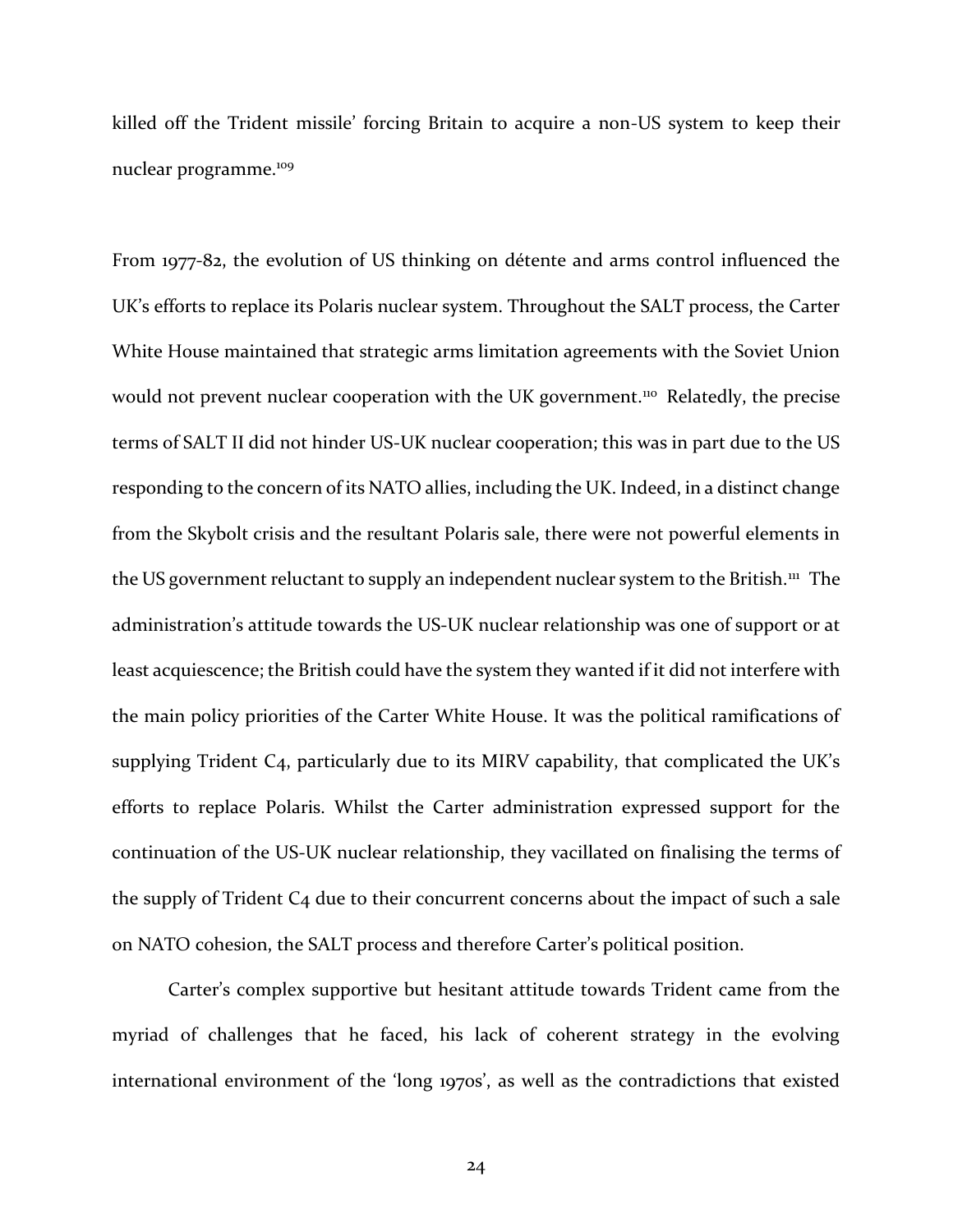between the different priorities in US foreign policy.<sup>112</sup> Carter hesitated in part due to the problems that he faced in tackling the issue of strategic parity at a European and international level. With regards to NATO, the supply of Trident ensured the continuation of a second-centre of decision-making on nuclear use, which was helpful in stemming Western European fears over US de-coupling from Europe due to strategic parity. However, the Carter administration also worried that the supply of Trident C<sub>4</sub> could damage its arms control efforts at the international level. Concurrently the supply of Trident created dilemmas for Carter's non-proliferation aims. On the one hand, the supply of Trident aided efforts to create a managed nuclear order – through the maintenance of a degree of US control and strengthening the US nuclear umbrella in Europe. Yet it also was contentious for East-West diplomacy, and the supply of an advanced system raised moral dilemmas for Carter.

This hesitation on Trident is another example of Jimmy Carter's tendency to vacillate in his foreign policy.<sup>113</sup> In this case, Carter's vacillation created significant uncertainty for the UK government as they sought to secure agreement on the sale of the Trident C4 system. Yet, the negative ramifications that the Carter White House feared from the supply of Trident mostly dissipated in 1980, due to events external to US-UK nuclear cooperation. This enabled the British to secure a formal agreement on the sale of Trident before Carter became distracted with his re-election campaign; the timing of the Soviet Union's invasion of Afghanistan was fortuitous for the British nuclear programme.

In contrast, the Reagan administration's offer to sell the Trident D<sub>5</sub> system was swift – primarily due to Reagan's differing priorities in the Cold War. At this point in his

25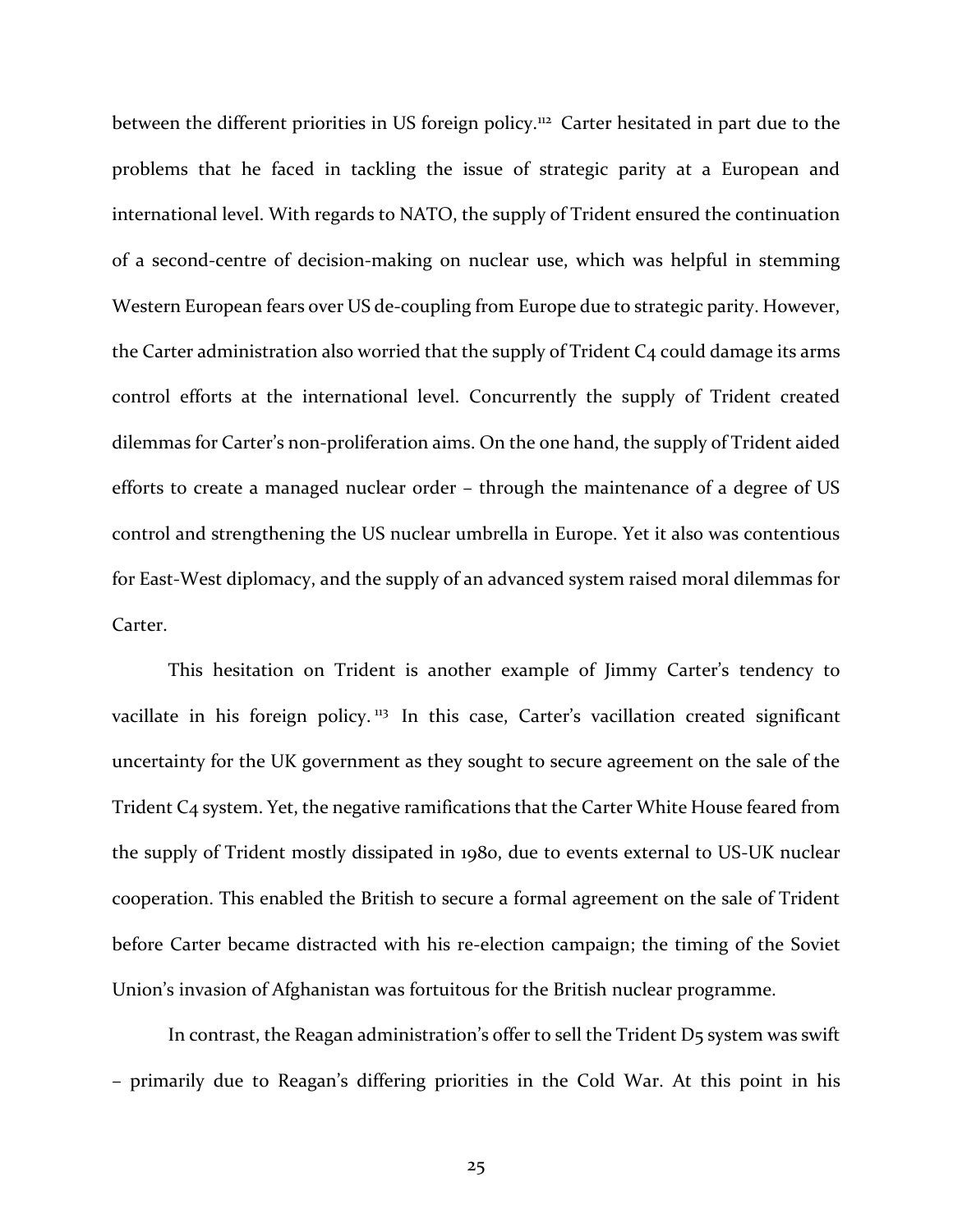Presidency, Reagan did not face the same dilemmas as Carter over the supply of Trident due to his belief that strengthening nuclear and conventional forces, not arms control, was the solution to strategic parity. It will be interesting to see, with further exploration of the archival material, the ways in which Reagan's shift in policy towards arms control after 1983 influenced the US-UK nuclear relationship.

Following the dissipation of Carter's dilemmas over the supply of Trident, the eventual sale of the Trident system reinforced the US-UK nuclear relationship as an accepted part of the global nuclear order, something that still mostly holds today. As such, unlike many other developments in the 'long 1970s', the Trident agreements reinforced the US-led Cold War security architecture. The sale of Trident missiles ensured, via the continuation of the US-UK nuclear relationship, that Britain would remain a significant nuclear power. Both the Carter and Reagan administrations also utilised the agreement to strengthen NATO's nuclear and conventional strength. Yet, as this article has demonstrated, this outcome was not inevitable. The Thatcher government certainly felt a large amount of contingency in the discussions.

## NOTE ON CONTRIBUTOR

Suzanne Doyle is a Lecturer in International Relations at the University of East Anglia. Her research interests include Anglo-American relations, US and British foreign policy, and nuclear studies.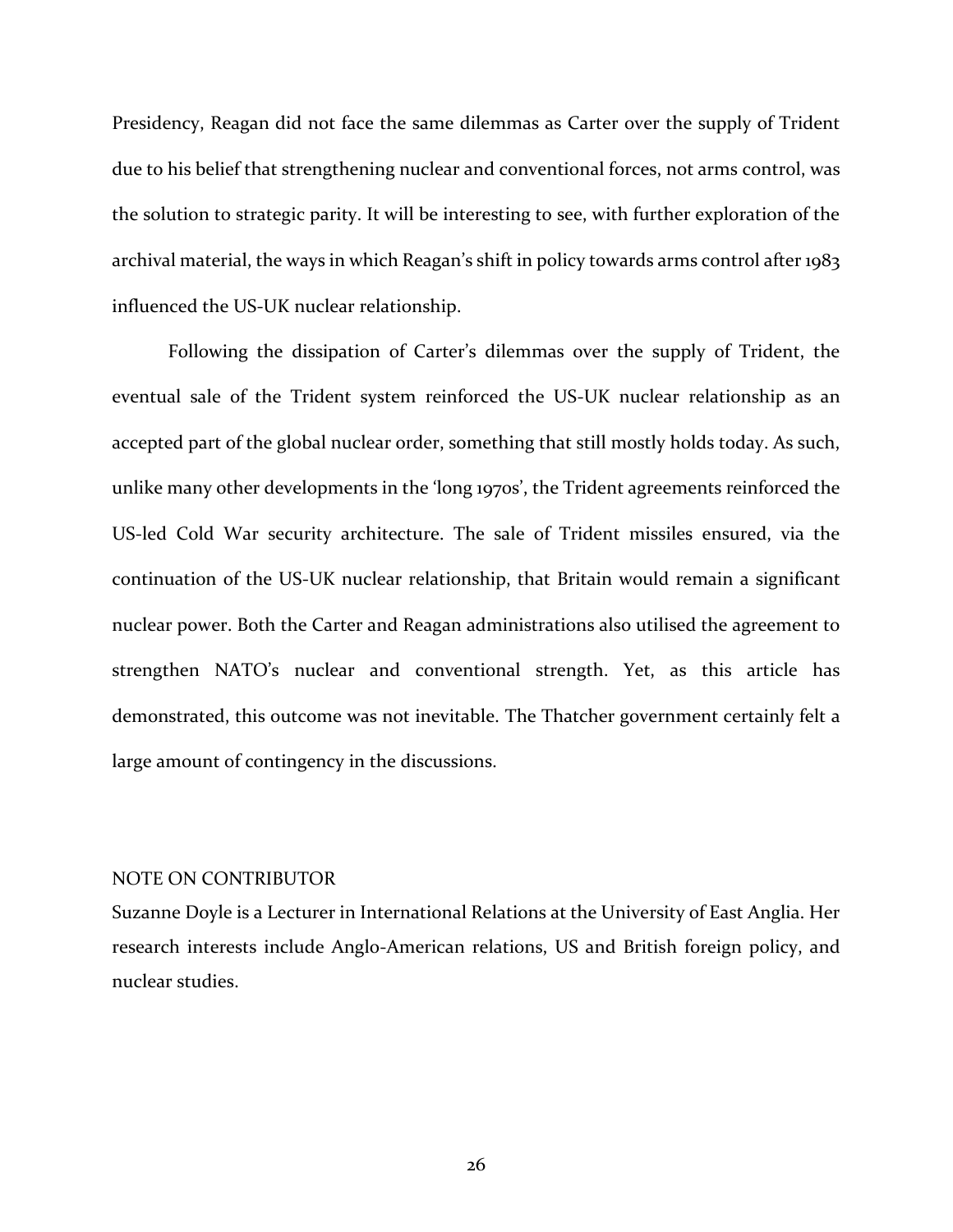<sup>1</sup> John Dumbrell, *A Special Relationship: Anglo-American Relations from the Cold War to Iraq* (Basingstoke: Palgrave Macmillan, 2006), 134-135; Richard Moore, 'Bad Strategy and Bomber Dreams: A New View of the Blue Streak Cancellation', *Contemporary British History,* 27:2 (2013)*,* 145-166.

 $\overline{\phantom{a}}$ 

<sup>2</sup> Donette Murray, 'Macmillan and Nuclear Weapons: The Skybolt Affair,' in Richard Aldous and Sabine Lee (ed), *Harold Macmillan: Aspects of a Political Life* (Basingstoke: Macmillan, 1999), 219.

<sup>3</sup> Andrew Priest, *Kennedy, Johnson and NATO: Britain, America and the dynamics of alliance, 1962-68* (Oxon: Routledge, 2006).

<sup>4</sup> See David Sanders, *Losing an Empire, Finding a Role: British Foreign Policy since 1945* (Basingstoke: Macmillan, 1990), 190; Kristan Stoddart, 'The Special Nuclear Relationship and the 1980 Trident Decision,' in Jenifer Mackby and Paul Cornish (ed), *US-UK Nuclear Cooperation after 50 Years* (Washington DC: The CSIS Press, 2008); Ian Clark, *Nuclear Diplomacy and the Special Relationship: Britain's Deterrent and America, 1957-1962* (Oxford: Clarendon, 1994), 428; Brian Jamison, 'Completing the Transatlantic Nuclear Bridge: A UK View,' in *US-UK Nuclear Cooperation after 50 Years*.

<sup>5</sup> See John Baylis, 'Exchanging Nuclear Secrets: Laying the Foundations of the Anglo-American Nuclear Relationship', *Diplomatic History,* 25:1 (2001), 33-61; John Simpson, *The Independent Nuclear State: The United States, Britain and the Military Atom* (London: Macmillan, 1983); Thomas Robb, *A strained partnership? US-UK relations in the era of détente, 1969-77* (Manchester: Manchester University Press, 2013), 13; Priest, *Kennedy, Johnson and NATO*, 4; Clark, *Nuclear Diplomacy*, 2.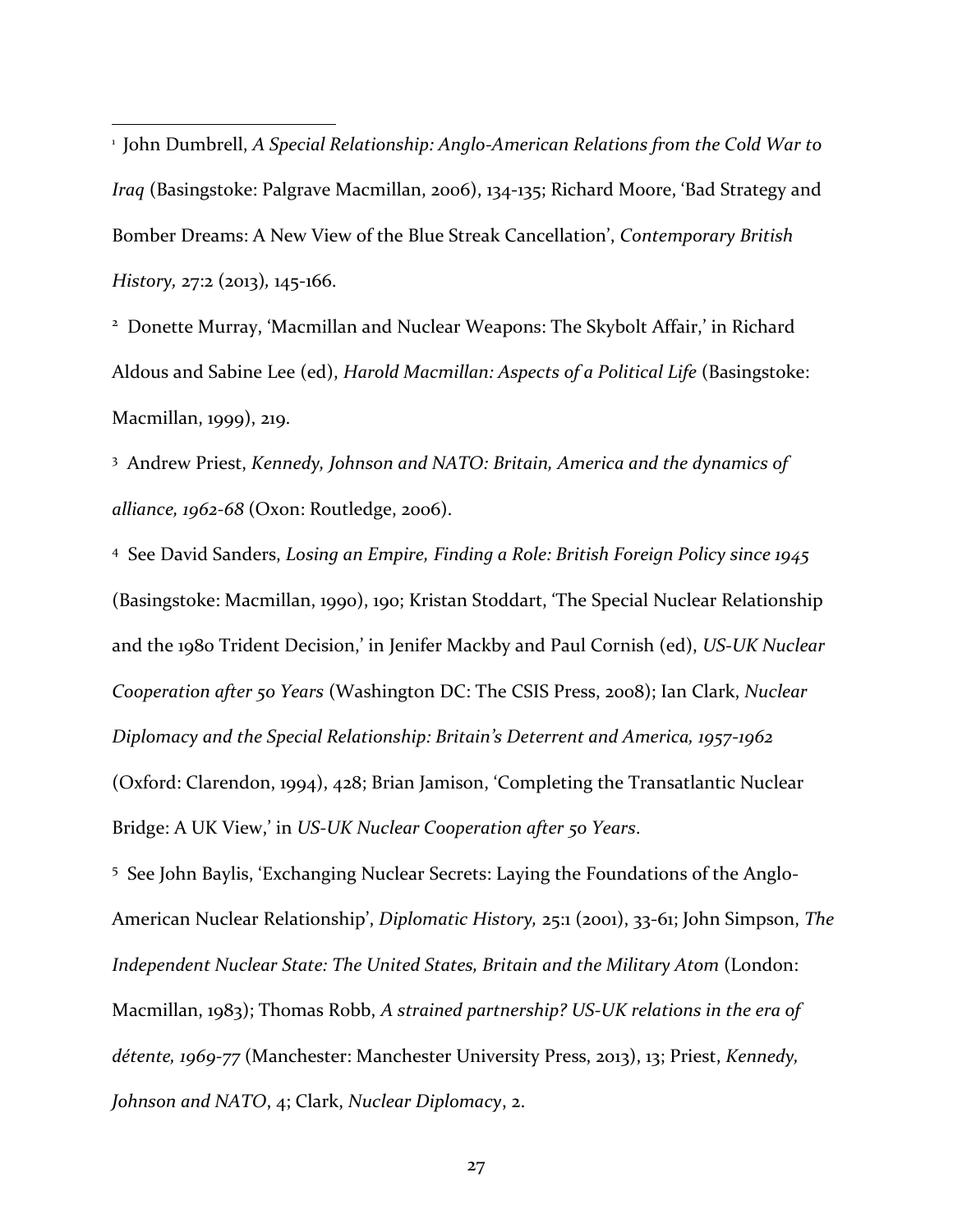<sup>6</sup> See Barton Bernstein, 'The Uneasy Alliance: Roosevelt, Churchill and the Atomic Bomb, 1940-1945', *The Western Political Quarterly* 29:2 (1976), 202-320; Murray, 'Macmillan and Nuclear Weapons'; Andrew Priest, 'The President, the "Theologians" and the Europeans: The Johnson Administration and NATO Nuclear Sharing', *The International History Review,* 22:2 (2011); John Young, 'Killing the MLF? The Wilson Government and Nuclear Sharing in Europe, 1946-66', *Diplomacy & Statecraft,* 14:2 (2003); Priest, *Kennedy, Johnson and NATO;* David Gill, *Britain and the Bomb: Nuclear Diplomacy, 1964-1970* (Stanford: Stanford University Press, 2014); Thomas Robb, 'Antelope, Poseidon or a Hybrid: The upgrading of the British Strategic Nuclear Deterrent', *Journal of Strategic Studies*, 33:6  $(2010)$ , 797-817.

 $\overline{\phantom{a}}$ 

<sup>7</sup> See Baylis, 'Exchanging Nuclear Secrets', 34; Priest, *Kennedy, Johnson and NATO*, 4-5; Alan Dobson, *Anglo-American Relations in the Twentieth Century: Of friendship, conflict and the rise and decline of superpowers* (London: Routledge, 1995), 124–164. <sup>8</sup> Works on the 1960s include: Clark, *Nuclear Diplomacy*; Gill, *Britain and the Bomb*; Kristan Stoddart, *Losing an Empire and Finding a Role: Britain, the USA, NATO and Nuclear Weapons, 1964-1970* (Basingstoke: Palgrave Macmillan, 2012); Donette Murray, *Kennedy, Macmillan and Nuclear Weapons* (Basingstoke: MacMillan, 2000); Priest,

*Kennedy, Johnson and NATO*; Richard Moore, *Nuclear Illusion, Nuclear Reality: Britain the United States and Nuclear Weapons, 1958-64* (Basingstoke: Palgrave Macmillan, 2010). Works on the 1970s & 1980s include: Kristan Stoddart, *The Sword and the Shield, Britain, the USA, NATO and Nuclear Weapons, 1970-1976* (Basingstoke: Palgrave Macmillan, 2014); Stoddart, *Facing Down the Soviet Union;* Helen Parr, 'The British Decision to Upgrade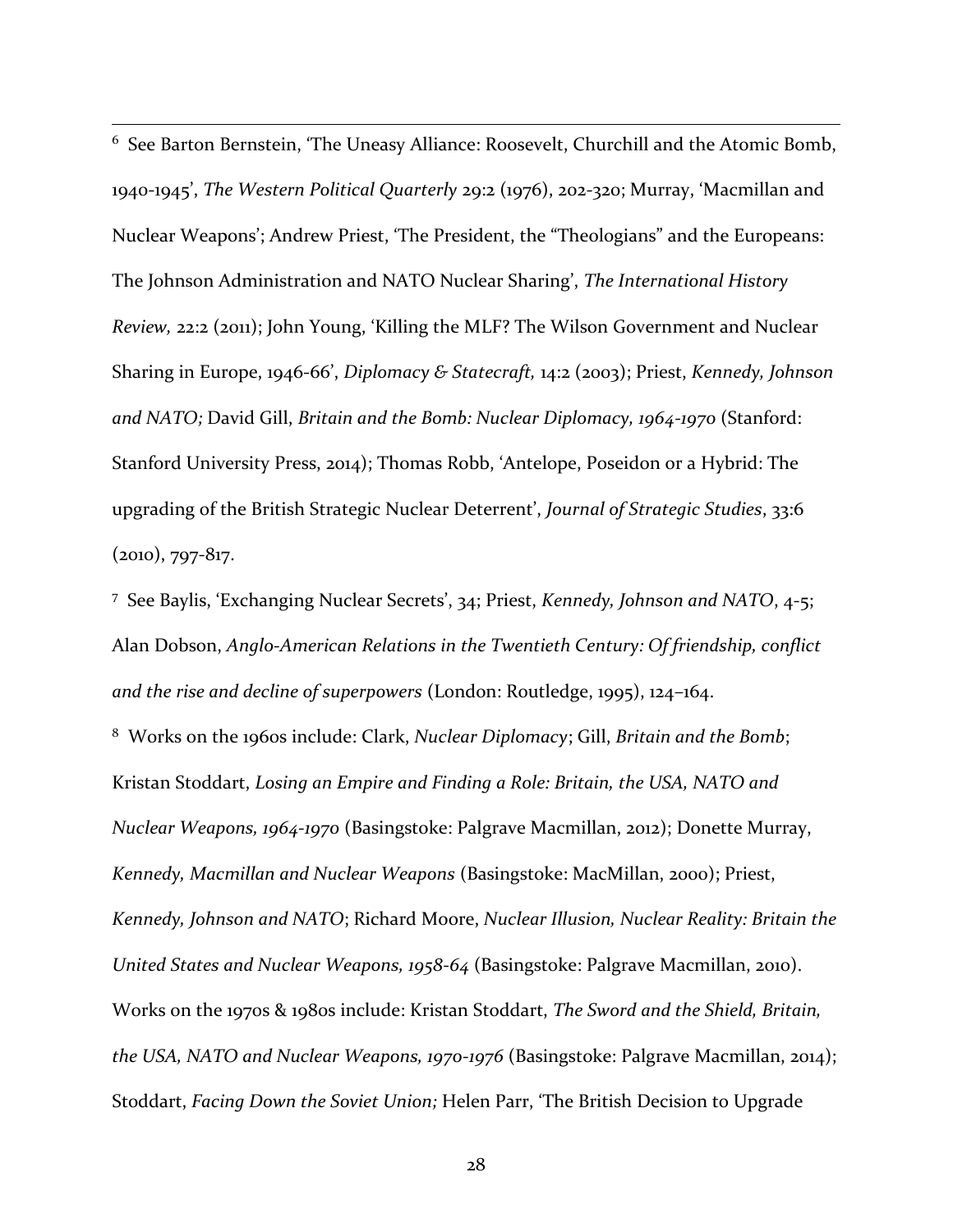Polaris, 1970-4', *Contemporary European History* 22:2 (2013); John Baylis and Kristan Stoddart, 'Britain and the Chevaline Project: The Hidden Nuclear Programme, 1967-82', *Journal of Strategic Studies* 26:4 (2003); Robb, 'Antelope, Poseidon or a Hybrid', *Journal of Strategic Studies* 33:6 (2010); John Baylis and Kristan Stoddart, *The British Nuclear Experience: The Role of Beliefs, Culture, and Identity* (Oxford: Oxford University Press, 2015).

<sup>9</sup> See Stoddart, 'The 1980 Trident Decision', 89-97; Baylis and Stoddart. *The British Nuclear Experience*; Stoddart, *Facing Down the Soviet Union*; John Baylis, *Anglo-American Defence Relations 1939-1984* (Basingstoke: Macmillan Press, 1984); John Dumbrell, *A Special Relationship: Anglo-American Relations from the Cold War to Iraq* (Basingstoke: Palgrave Macmillan, 2006).

<sup>10</sup> Note of meeting, 1 Dec. 1977, PREM 16/1564, [Kew, United Kingdom] T[he] N[ational] A[rchives].

<sup>11</sup> Ibid.

 $\overline{\phantom{a}}$ 

<sup>12</sup> Ibid; Hunt to Callaghan, 28 Nov. 1977, PREM 16/1564, TNA; Duff-Mason Report, DEFE 24/2122, TNA.

<sup>13</sup> Hunt to Callaghan, 28 Nov. 1977, PREM 16/1564, TNA.

<sup>14</sup> Olav Njølstad, 'The collapse of superpower détente, 1975-1980', in Melvyn P. Leffler and Odd Arne Westad (ed), *The Cambridge History of the Cold War: Volume III the Endings* (Cambridge: Cambridge University Press, 2010), 143; Nancy Mitchell, 'The Cold War and Jimmy Carter,' in *The Cambridge History of the Cold War*, 74; Jimmy Carter, *Why Not the Best?* (Nashville: Broadman Press, 1996), 155, 164.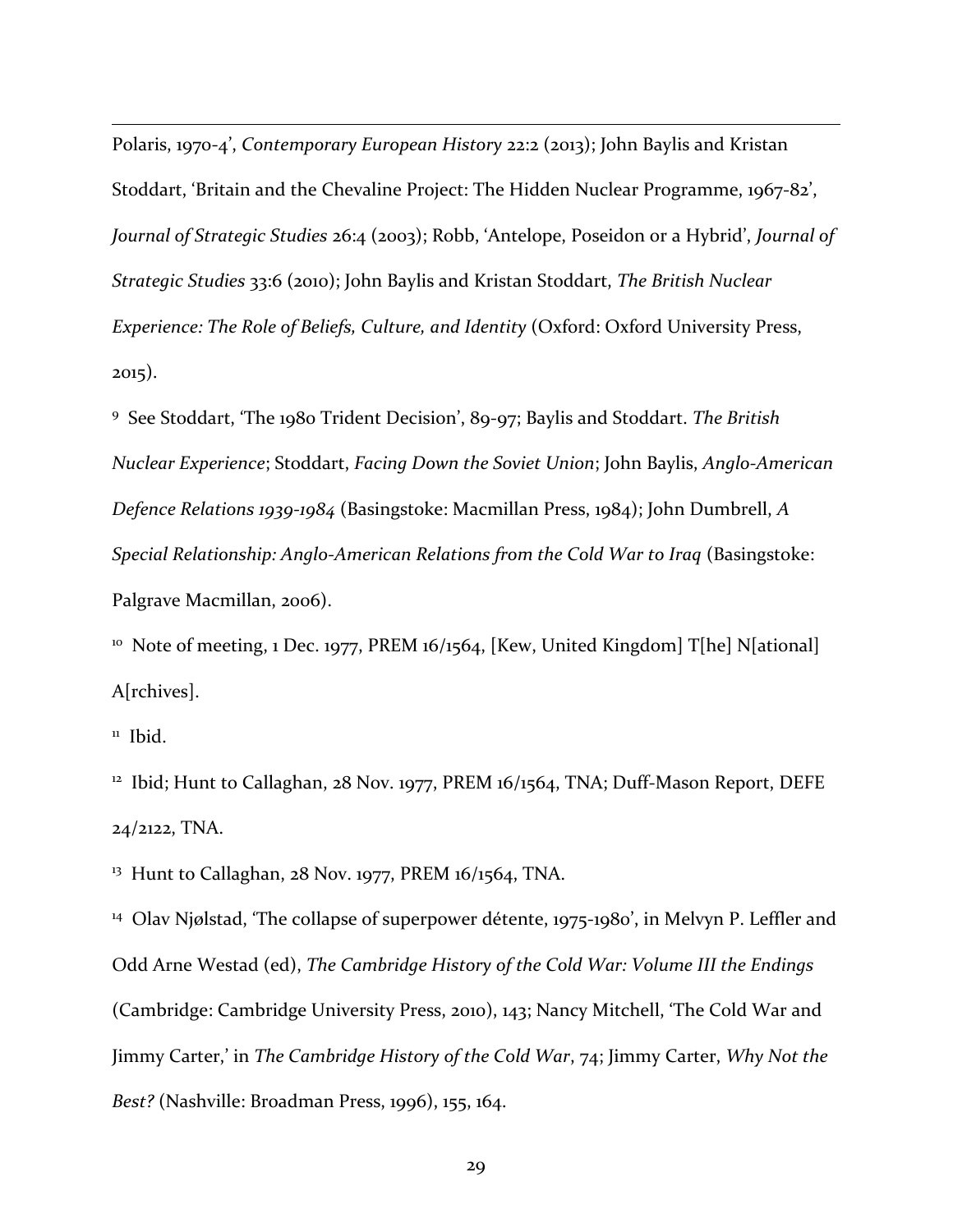<sup>15</sup> Njølstad, 'The collapse of superpower détente', 143; Mitchell, 'The Cold War and Jimmy Carter', 74; Scott Kaufman, *Plans Unraveled: The Foreign Policy of the Carter Administration* (De Kalb: Northern Illinois University Press, 2008), 38-39.

<sup>16</sup> Hunt to Callaghan, 28 Nov. 1977, PREM 16/1564, TNA.

 $\overline{\phantom{a}}$ 

<sup>17</sup> 'Terms of Reference for a study of factors relating to further consideration of the future of the United Kingdom nuclear deterrent', Dec. 1978, DEFE 19/275, TNA; Hunt to Callaghan, 7 Dec. 1978, DEFE 19/275, TNA.

<sup>18</sup> John Baylis, 'British Nuclear Doctrine: The 'Moscow Criterion' and the Polaris Improvement Programme', *Contemporary British History* 19:1 (2005), 53.

<sup>19</sup> Duff-Mason Report, Dec. 1978, DEFE 19/275, TNA.

<sup>20</sup> 'Mr Kingman Brewster's call on the Prime Minister', 18 Nov. 1977, PREM 16/1564, TNA; Duff-Mason Report, Dec. 1978, DEFE 19/275, TNA.

<sup>21</sup> Daniel Sargent, *A Superpower Transformed: The Remaking of American Foreign Relations in the 1970s* (Oxford: Oxford University Press, 2016), 236-237.

<sup>22</sup> Francis J. Gavin, 'Strategies of Inhibition: US Grand Strategy, the Nuclear Revolution and Nonproliferation', *International Security* 40:1 (2015), 19-20, 22; Priest, *Kennedy, Johnson and NATO*, 25.

<sup>23</sup> Carter to Congress, 28 Nov. 1979, ND-18 1/1/79 - 12/31/79, Box ND-48, Subject File, White House Central File, [Atlanta, United States of America] J[immy] C[arter] L[ibrary]; Duncan and Brown to Carter, 2 Nov. 1979, Great Britain 10 - 12/79, Box 16, Office File, NSA Brzezinski Material, JCL; Gavin, 'Strategies of Inhibition', *International Security* 40:1 (2015), 31; Priest, *Kennedy, Johnson and NATO*, 16.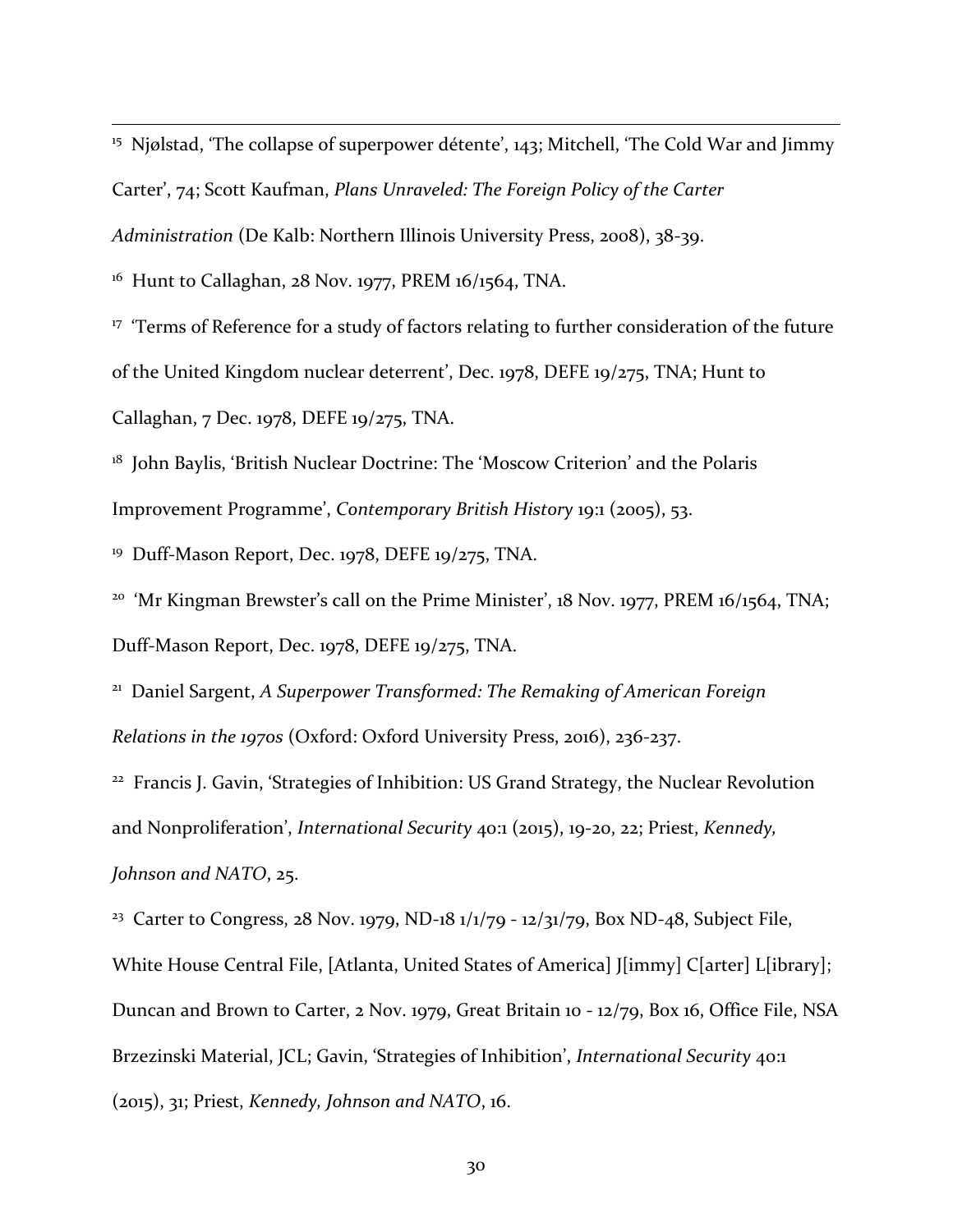<sup>24</sup> Duff-Mason Report, Dec. 1978, DEFE 19/275, TNA.

<sup>25</sup> Leopoldo Nuti, 'The Origins of the 1979 dual-track decision – a survey', in Leopoldo Nuti (ed), *The Crisis of Détente in Europe: From Helsinki to Gorbachev 1975 – 1985* (Oxon: Routledge, 2009), 62; Kristina Spohr, 'NATO's Nuclear Politics and the Schmidt-Carter Rift,' in Leopoldo Nuti, Frédéric Bozo, Marie-Pierre Rey and Bernd Rother (ed), *The Euromissile Crisis and the End of the Cold War* (Washington: Woodrow Wilson Center Press), 143; Kristina Spohr Readman, 'Germany and the Politics of the Neutron Bomb, 1975-1979', *Diplomacy & Statecraft* 21:2 (2010).

<sup>26</sup> Vance and Warnke, 22 Dec. 1977, NLC-15-114-3-13-2, JCL.

<sup>27</sup> Agenda, 17 Nov. 1977, NLC-SAFE-39 D-39-116-15-2, JCL.

<sup>28</sup> Hunt to Callaghan, 28 Nov. 1977, PREM 16/1564, TNA.

<sup>29</sup> Hunt to Cartledge, 25 Oct. 1977, PREM 16/1564, TNA.

<sup>30</sup> Document 194, 6 Mar. 1978, *FRUS 1969-1976,* SALT II, 1972-1980, Volume XXXIII.

<sup>31</sup> Duff-Mason Report, Dec. 1978, DEFE 24/2122, TNA.

 $32$  Ibid.

 $\overline{\phantom{a}}$ 

<sup>33</sup> See Baylis and Stoddart, 'Britain and the Chevaline project', 135; Robb, 'Antelope, Poseidon or a Hybrid', 806; Parr, 'The British Decision', 266-269.

<sup>34</sup> Olav Njølstad, 'Key of Keys? SALT II and the Breakdown of Détente', in Odd Arne

Westad (ed), *The Fall of Détente: Soviet-American Relations during the Carter years* (Oslo:

Scandinavian University Press, 1997), 40; Stephen Millet, 'Forward-Based Nuclear

Weapons and SALT I', *Political Science Quarterly* 98:1 (1983), 79.

<sup>35</sup> See Agenda, 17 Nov. 1977, NLC-SAFE-39 D-39-116-15-2, JCL.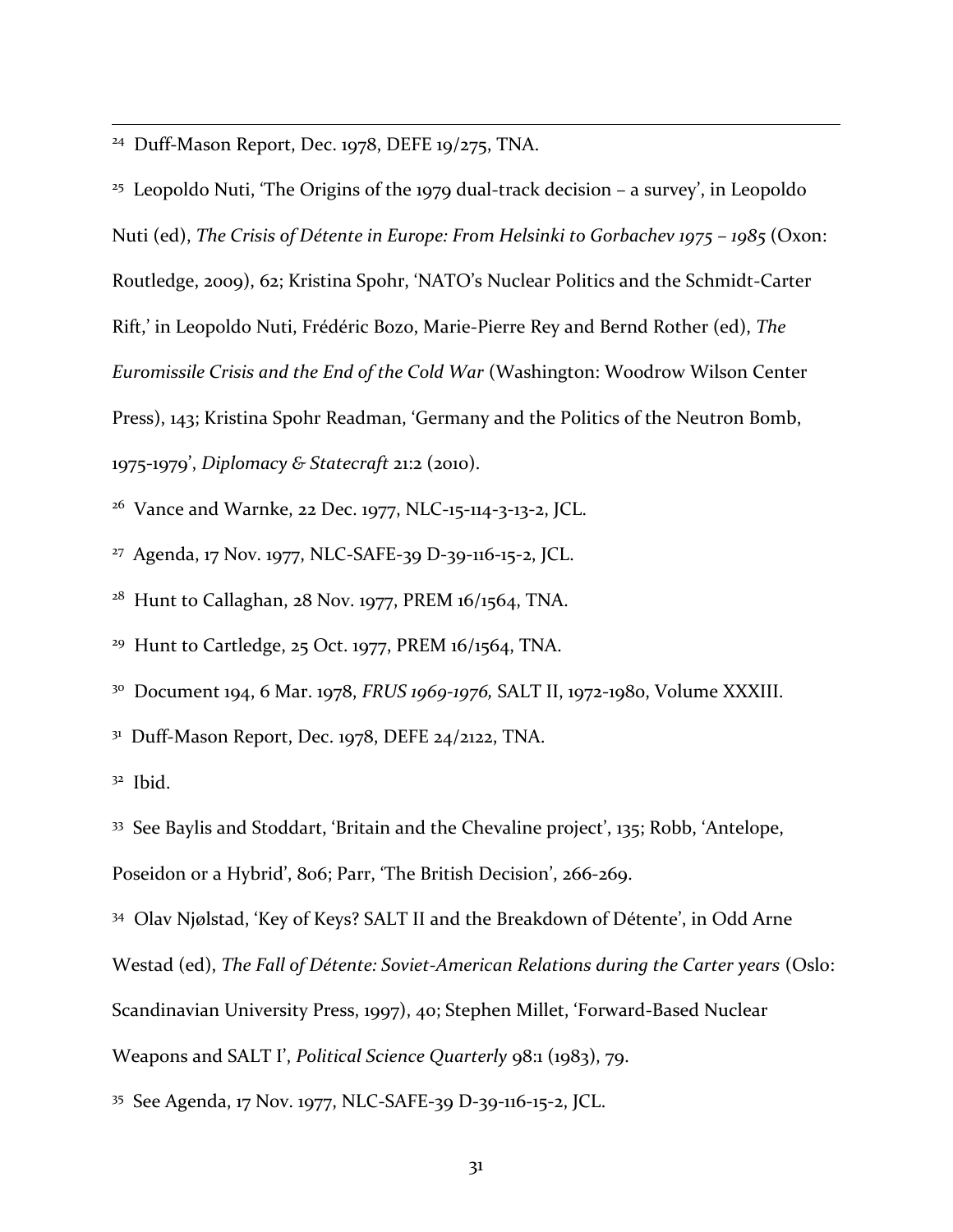<sup>36</sup> Duff-Mason Report, Dec. 1978, DEFE 24/2122, TNA.

<sup>37</sup> Duff-Mason Report, Dec. 1978, DEFE 24/2122, TNA.

<sup>38</sup> 'Britain's Strategic Nuclear Forces: The choice of a system to replace Polaris', July 1980, DEFE 25/325, TNA.

<sup>39</sup> Ibid.

 $\overline{\phantom{a}}$ 

<sup>40</sup> Duff-Mason Report, Dec. 1978, DEFE 19/275, TNA.

<sup>41</sup> Note of meeting, 21 Dec. 1977, PREM 16/1978, TNA.

<sup>42</sup> See Kristina Spohr, 'Helmut Schmidt and the Shaping of Western Security in the Late 1970s: the Guadeloupe Summit of 1979', *The International History Review* 37:1 (2015).

<sup>43</sup> 'Prime Ministers Conversation with President Carter: 3:30 p.m. 5 January, at

Guadeloupe', 5 Jan. 1979, PREM 16/1978, TNA; Callaghan to Healey, 17 Jan. 1979, PREM 16/1978, TNA.

<sup>44</sup> Hunt to Thatcher, 18 Jan. 1979, PREM 16/1978, TNA.

<sup>45</sup> Callaghan to Carter, 27 Mar. 1979, PREM 16/1978, TNA.

<sup>46</sup> Carter to Callaghan, 3 Apr. 1979, 'Great Britain 6/77 - 12/80', Plains file, Box 2, JCL.

<sup>47</sup> Carter to Thatcher, 8 June 1979, Alpha Channel (Miscellaneous)  $[4/78 - 4/79]$ , Box

20, Subject File, Brzezinski Collection, JCL.

<sup>48</sup> The Situation Room to the President, 17 Aug. 1979, NLC-1-12-1-20-4, JCL.

<sup>49</sup> Hunt to Thatcher, 14 Sept. 1979, PREM 19/14, TNA.

<sup>50</sup> Western Europe to Brzezinski, 15 Dec. 1978, NLC-10-17-3-17-1, JCL.

 $51$  Brzezinski to Vance and Brown, 8 June 1979, Alpha Channel (Miscellaneous) --  $\left[4/78 - 1\right]$ 

4/79], Box 20, Subject File, Brzezinski Collection, JCL; these reports remained classified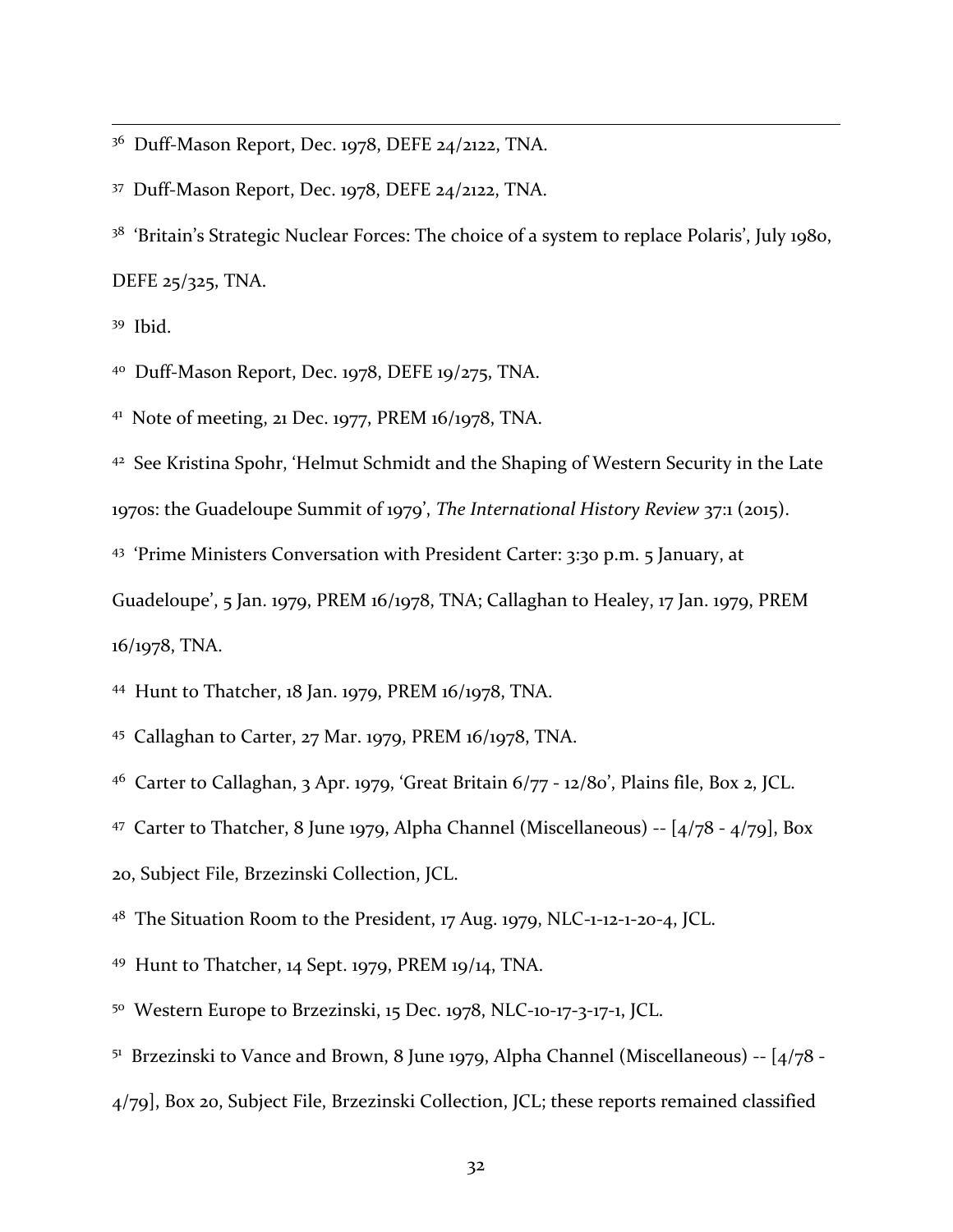when the author visited the Carter Library in June 2013.

<sup>52</sup> Dan Caldwell, 'US Domestic Politics and the Demise of Détente', in *The Fall of Détente*, 109; Cyrus Vance, *Hard Choices* (New York: Simon & Schuster, 1983), 356.

<sup>53</sup> Njølstad, 'Key of Keys?', 50-54.

 $\overline{\phantom{a}}$ 

<sup>54</sup> Hunt to Thatcher, 14 Sept. 1979, PREM 19/14, TNA.

<sup>55</sup> Brzezinski to Carter, 28 Dec. 1978, Box 42, Subject File, Brzezinski Collection, JCL; Vance to Carter, 20 Dec. 1979, NLC-15-119-6-9-9, JCL.

<sup>56</sup> See Spohr, 'Helmut Schmidt and the Shaping of Western Security'.

<sup>57</sup> Raymond Garthoff, *Détente and Confrontation: American-Soviet Relations from Nixon to Reagan* (Washington, DC: The Brookings Institution, 1985), 859.

<sup>58</sup> See Garthoff, *Détente and Confrontation*, 853, 859; Joachim Scholtyseck 'The United States, Europe, and the Dual Track Decision', in Matthias Schulz and Thomas A. Schwartz (ed), *The Strained Alliance: US-European Relations from Nixon to Carter* (New York: Cambridge University Press, 2010), 350.

<sup>59</sup> Aleksandr Antonovich Lyakhovsky, 'Inside the Soviet Invasion of Afghanistan and the Seizure of Kabul, December 1979', *Cold War International History Project Working Paper* #51 (January 2007), 20.

<sup>60</sup> David Holloway, 'The Dynamics of the Euromissile Crisis 1977-1983', in *The Euromissile Crisis*, 13

 $61$  Walden to Alexander, 28 Sept. 1979, PREM 19/14, TNA.

 $62$  Minutes, MISC  $7(79)$  3rd Meeting, 19 Sept. 1979, CAB 130/1109, TNA.

<sup>63</sup> See Westad, 'The Fall of Détente and the Turning Tides of History', in *The Fall of*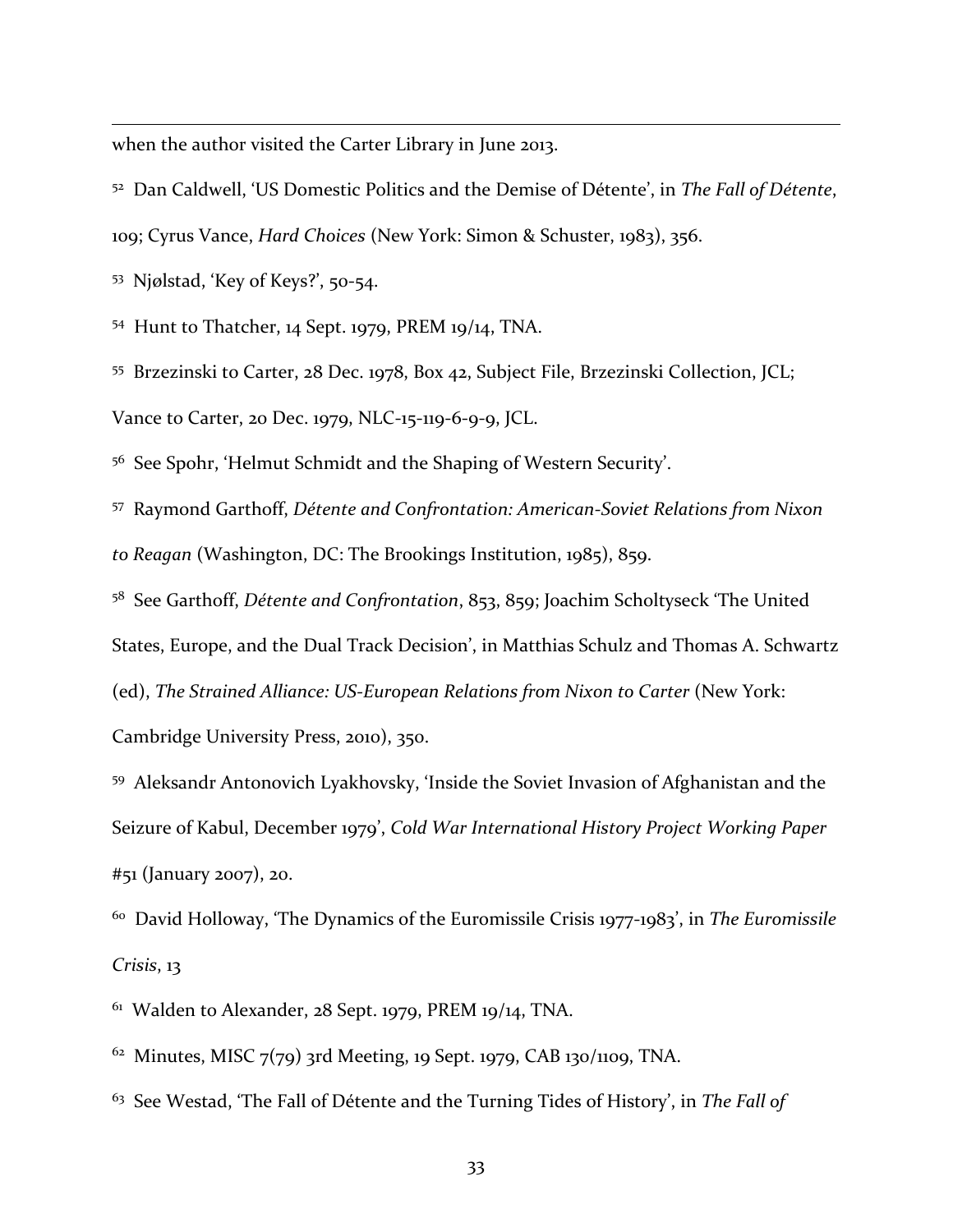*Détente,* 23; Garthoff, *Détente and Confrontation*, 745, 828-848; Stephanie Freeman, 'The Making of an Accidental Crisis: The United States and the NATO Dual-Track Decision of 1979', *Diplomacy & Statecraft* 25:2 (2014), 345-346.

 Freeman, 'The Making of an Accidental Crisis', 346; Garthoff, *Détente and Confrontation*, 829.

Vance, *Hard Choices*, 358.

Garthoff, *Détente and Confrontation*, 839, 848.

Sec State to American Embassy Moscow, Oct. 1979, NLC-16-118-4-9-1, JCL.

Kristina Spohr Readman, 'Conflict and Cooperation in Intra-Alliance Nuclear Politics:

Western Europe, the United States, and the Genesis of NATO's Dual-Track Decision,

–1979', *Journal of Cold War Studies* 13:2 (2011), 40-43, 76.

Vance and Brown to Carter, 9 May 1979, Alpha Channel (Miscellaneous) --  $[4/78$  -

4/79], Box 20, Brzezinski Collection, JCL.

Special Analysis, 11 Oct. 1979, NLC-7-47-6-4-3, JCL.

Ibid.

 $\overline{\phantom{a}}$ 

Brzezinski to Carter, 15 Oct. 1979, NLC-1-12-7-10-9, JCL.

Ibid.

Carter to Thatcher, 15 Oct. 1979, Great Britain 6/77 - 12/80, Box 2, Plains file, JCL.

Hunt to Thatcher, 19 Oct. 1979, PREM 19/14, TNA.

Ibid.

Mitchell, 'The Cold War and Jimmy Carter', 70.

Wade-Gery to Armstrong, 30 Nov. 1979, PREM 19/159, TNA.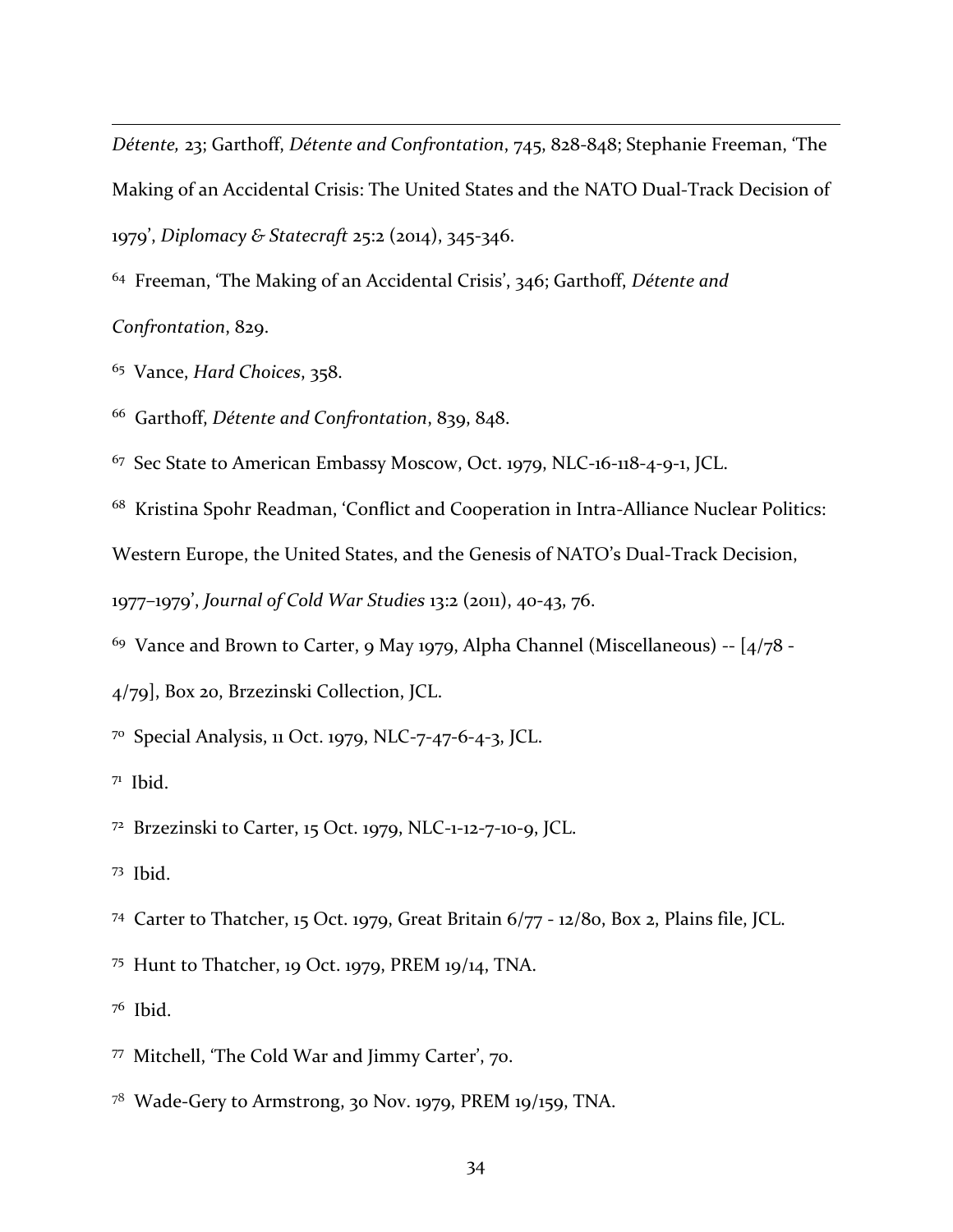Westad, 'The Fall of Détente', 23.

Wade-Gery to Armstrong, 30 Nov. 1979, PREM 19/159, TNA.

 $8<sup>1</sup>$  Ibid.

 $\overline{\phantom{a}}$ 

 'Prime Minister's Visit to Washington 17 December 1979', 12 Dec. 1979, PREM 19/159, TNA.

 Armstrong to Thatcher, 'Future of the Strategic Deterrent (MISC 7)', 4 Dec. 1979, PREM 19/159, TNA.

'Prime Minister's Visit to Washington 17 December 1979', 12 Dec. 1979, PREM 19/159,

TNA.

'Note of a Meeting in the Oval Office', 19 Dec. 1979, PREM 19/159, TNA.

Ibid.

 Joe Renouard and D. Nathan Vigil, 'The Quest for Leadership in a Time of Peace' in *The Strained Alliance*, 328; Sargent, *A Superpower Transformed*, 261.

Document 246, 3 Jan. 1980, FRUS 1969-1976, Volume XXXIII, SALT II, 1972-1980.

Nancy Mitchell, 'The Cold War and Jimmy Carter,' 87; Sargent, *A Superpower* 

*Transformed*, 288.

Schneiter to Cutler group, 12 Feb. 1980, NLC-43-90-1-86, JCL.

Sargent, *A Superpower Transformed*, 292.

Kaufman, *Plans Unraveled*, 206.

 Ibid, 211-213; John Young, 'Western Europe and the end of the Cold War, 1979-1989,' in *The Cambridge History of the Cold War*, 291; Renouard and Vigil, 'The Quest for Leadership', 326-328.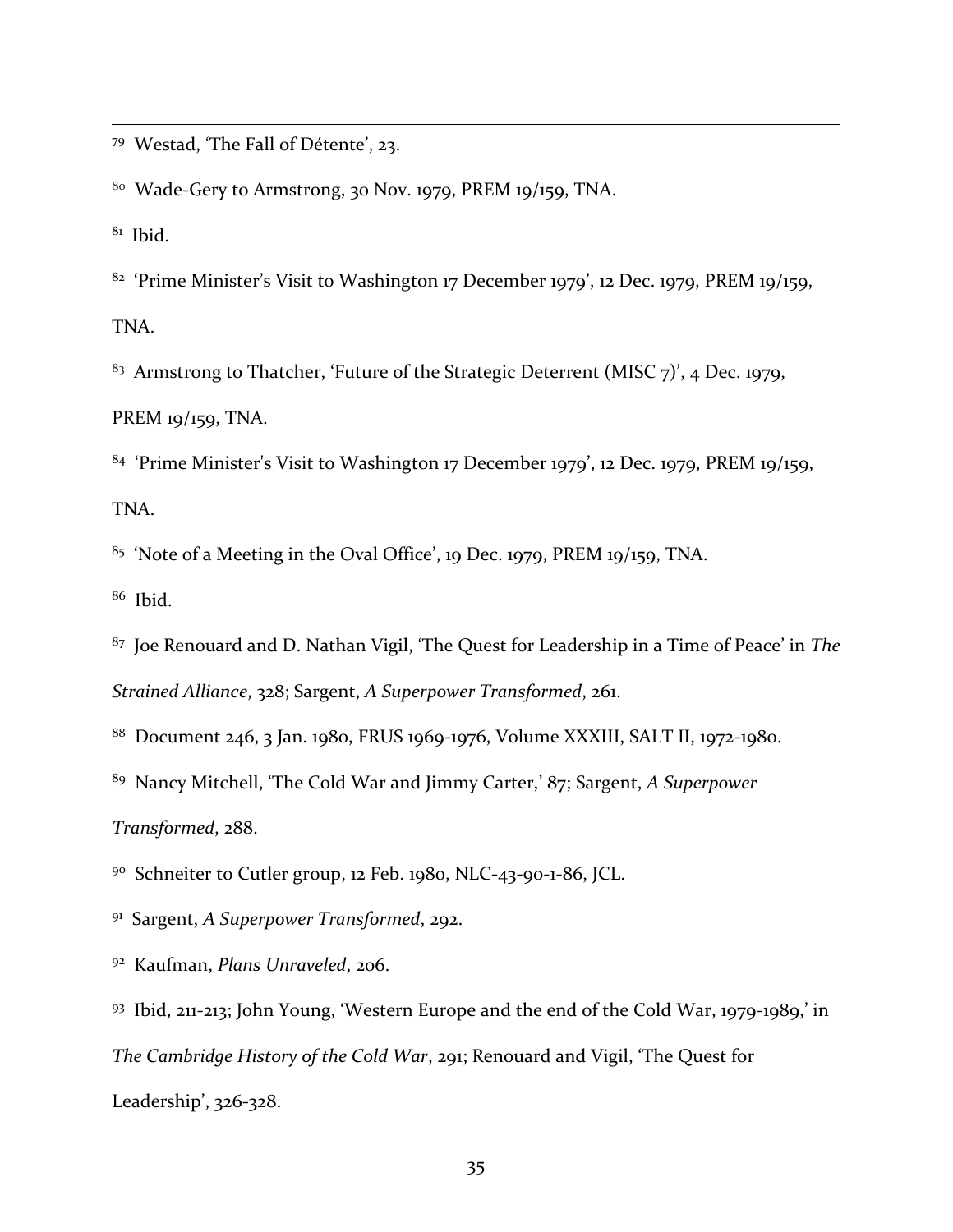<sup>94</sup> Wade-Gery to Armstrong, 11 Feb. 1980, PREM 19/159, TNA.

<sup>95</sup> Armstrong to Thatcher, 3 Mar. 1980, PREM 19/159, TNA.

<sup>96</sup> Brzezinski to Carter, 18 Mar. 1980, NLC-SAFE 17 D-26 32-11-7, JCL.

<sup>97</sup> Ibid.

 $\overline{\phantom{a}}$ 

<sup>98</sup> Ibid.

<sup>99</sup> Transcript of interview with Robert Wade-Gery, Interview conducted by Malcolm

McBain, 13 Feb. 2000, British Diplomatic Oral History Programme,

https://www.chu.cam.ac.uk/media/uploads/files/Wade-Gery.pdf, 88.

<sup>100</sup> Reference deleted to maintain the integrity of the review process; Sargent, *A* 

*Superpower Transformed*, 289.

<sup>101</sup> Thomas to Gilmore, 25 Aug. 1981, FCO 46/2751, TNA.

 $102$  Thomas to Gilmore, 25 Aug. 1981, FCO 46/2751, TNA; Weinberger to Thatcher, 24 Aug. 1981, PREM 19/417, TNA.

<sup>103</sup> Defence Department, Foreign & Commonwealth Office, 24 Sept. 1981, FCO 46/2751, TNA.

<sup>104</sup> Ibid.

<sup>105</sup> Beth Fischer, *The Reagan reversal: Foreign policy and the end of the Cold War* (Missouri: University of Missouri Press, 2000), 3.

 $106$  Allen to Reagan, 14 Sept. 1981, NSC00021 15 Sept 1981, Box 3, NSC: Meeting Files, [Simi Valley, United States of America] Ronald] Reagan] Library; Chester J. Pach, Jr., 'Sticking to His Guns: Reagan and National Security,' in W. Elliot Brownlee and Hugh Davis Graham (ed), *The Reagan Presidency: Pragmatic Conservatism and its Legacies* (Lawrence: